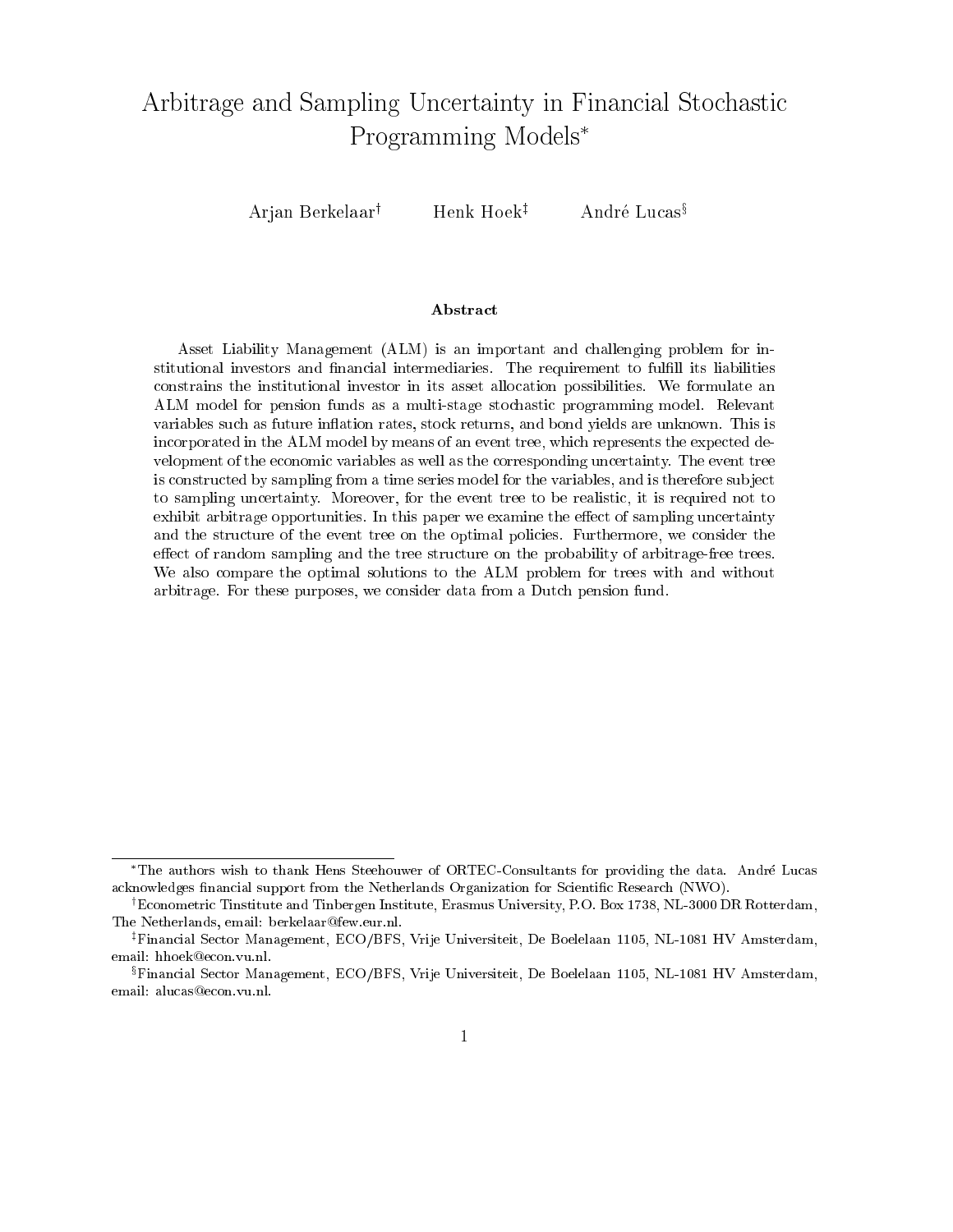## 1 Introduction

Risk plays an important role in economic life. Financial intermediaries aim at providing insurance against a broad spectrum of risks. Pension funds provide an income after retirement. Insurance companies provide financial compensation for calamities such as fire, theft, or car accidents. Banks provide loans and OTC contracts. Housing associations provide real property, e.g. houses, buildings, and shops, which are liable to aging and need to be renovated over time. In order to meet their liabilities the financial intermediary has to decide on an investment strategy and a premium-strategy. Often such decisions are complicated by solvency requirements formulated by regulating authorities. Moreover, the clients of a financial intermediary might potentially display conflicting objectives. The cohesive and integral environment in which this problem is embedded is known as Asset Liability Management. In this paper we are primarily concerned with integral pension management.<sup>1</sup>

A pension fund provides old-age benefits to its members. In a defined benefit pension scheme the benefit promises are fixed and do not depend on past investment performance. The risk associated with future investment performance is borne by the plan sponsor by means of contributions. Each year a pension fund has to decide upon the appropriate level of contributions and determine a trading strategy to invest the capital administered. These decisions are being complicated by the different interests of the participants of the fund, the sponsor of the fund, and regulating authorities. The key objective of a pension fund is to create a balance between these opposite interests by means of an indexation policy, a contribution policy, and an investment strategy, taking into account its agreed liabilities.

Specific to pension funds is the long time horizon: it should not only be able to fulfill its liabilities today, but also in 30 years. Clearly, the uncertainty involved with such a long horizon is immense. The usual way to deal with this uncertainty is by scenarios, in which relevant variables, like inflation, bond yields and stock returns, are projected into the future. The scenarios are collected into an event tree. The aim of this event tree is twofold: first, it should represent expected future developments, and second, it should also reflect the uncertainty involving these developments.

Conditional on an event tree, the ALM problem can be regarded as a multi-stage stochastic programming problem and be solved by appropriate techniques. Clearly, the solution of the problem depends on the tree. We investigate the sensitivity of the results with respect to the construction of the tree in two ways. First, we examine sampling uncertainty by repeatedly sampling scenarios. Next, we examine the effect of the structure of the tree. Also, attention is paid to the role of arbitrage. In general, arbitrage opportunities can not be exploited by pension funds, and therefore the event tree should not exhibit this opportunities. We investigate how the structure of the tree affects the occurrence of arbitrage opportunities and whether the solution to the ALM problem is sensitive to the (non)existence of arbitrage.

The paper is organized as follows. In Section 2 we discuss a generic asset liability management model. In particular, we set up a mathematical framework and introduce relevant concepts,

For ALM for insurance companies see, e.g., Carino et al.[3], for banks Klaassen [8] and for housing associations Holmer [7].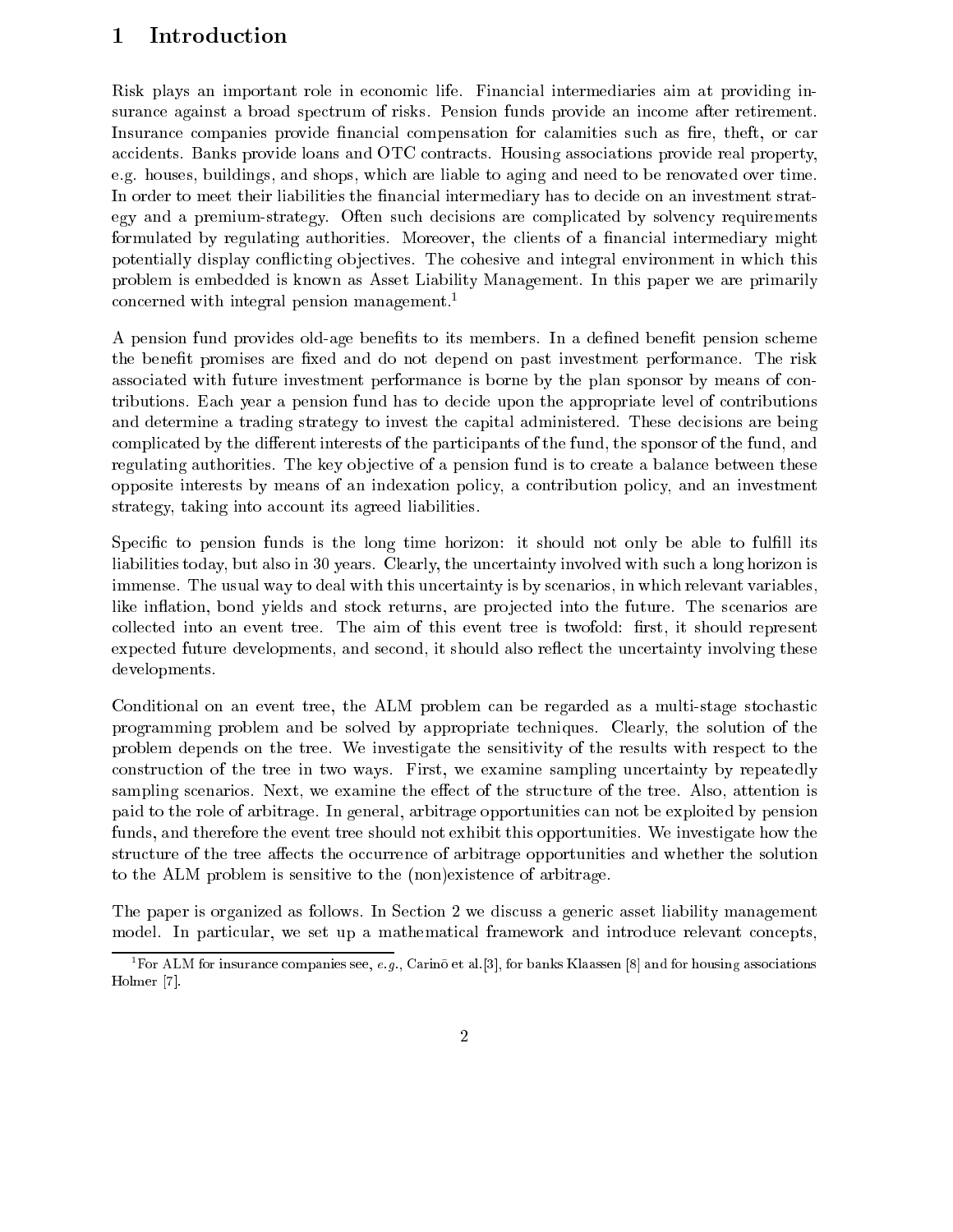such as arbitrage. The generation of scenarios is discussed in Section 3. We use Vector AutoRegressive (VAR) models to sample scenarios for the relevant economic variables. The possibility of arbitrage opportunities in the event tree is also discussed. Simulation experiments are set up in Section 4. Considering data from a Dutch pension fund, we investigate sampling uncertainty as well as sensitivity of the results with respect to the construction of the event tree. Also, attention is paid to the role and impact of arbitrage on the optimal dynamic policies. Section 5 concludes.

## 2 Asset Liability Management Model

### 2.1 Introduction

Many authors have considered ALM models for pension funds in the spirit of the traditional mean-variance model of Markowitz [13]. The most notable of these are the static, i.e. one-period, models considered by Sharpe and Tint [18], Leibowitz, Kogelman, and Bader [12], and Boender and Heemskerk [2]. Sharpe and Tint [18] introduce the so-called liability hedging credit (LHC) in a mean-variance framework. The LHC quanties the degree to which a particular asset (or class of assets) provides a benet for an investor with a particular set of liabilities. An approach based on the funding-ratio (assets/liabilities), was proposed by Leibowitz, Kogelman, and Bader [12]. Their model makes a trade-off between the mean funding ratio return (FRR) and the volatility of the FRR. Boender and Heemskerk [2] assume a fixed funding ratio, the so-called clean-funding model. Their model makes a trade-off between the mean contribution-level and the volatility of the contributions.

Others have considered dynamic, i.e. multi-stage, stochastic programming approaches to Asset Liability Management. For an overview of the state-of-the-art in Asset Liability Management, we refer to the recent book by Mulvey and Ziemba [15]. Some of the relevant models include Carino et al. [3], Consigli and Dempster [4], Dert [6], Kouwenberg [10], and Mulvey [14]. In the next subsections we describe our asset liability management model, which also falls into the class of multi-stage stochastic programming models. Before describing the ALM model in Subsection 2.3, we review some relevant concepts from the field of mathematical finance in Subsection 2.2.

#### 2.2 Some financial background

We consider a securities market economy, where economic activity (e.g. trading) takes place at discrete dates  $0, 1, \ldots, T$ . The set of possible states of the world is denoted by  $\Omega$ , with generic elements  $\omega$ . The set  $\Omega$  belongs to a probability space  $(\Omega, \mathbb{F}, P)$ , where  $\mathbb{F} = \{ \mathcal{F}_t;~t = 0, 1, \ldots, T \}$ is the filtration of subsets of  $\Omega$  and  $P$  a probability measure. The set  $\Omega$  with  $\sigma$ -field  $\mathbb{F}, \ (\Omega, \mathbb{F})$ is called a measurable space. The support of  $(\Omega, \mathcal{F}, P)$  is the smallest closed subset of  $\Omega$  with probability 1. If the support is dened through a countable union of points, the probability distribution is called discrete. Throughout this paper we assume that has a nite support.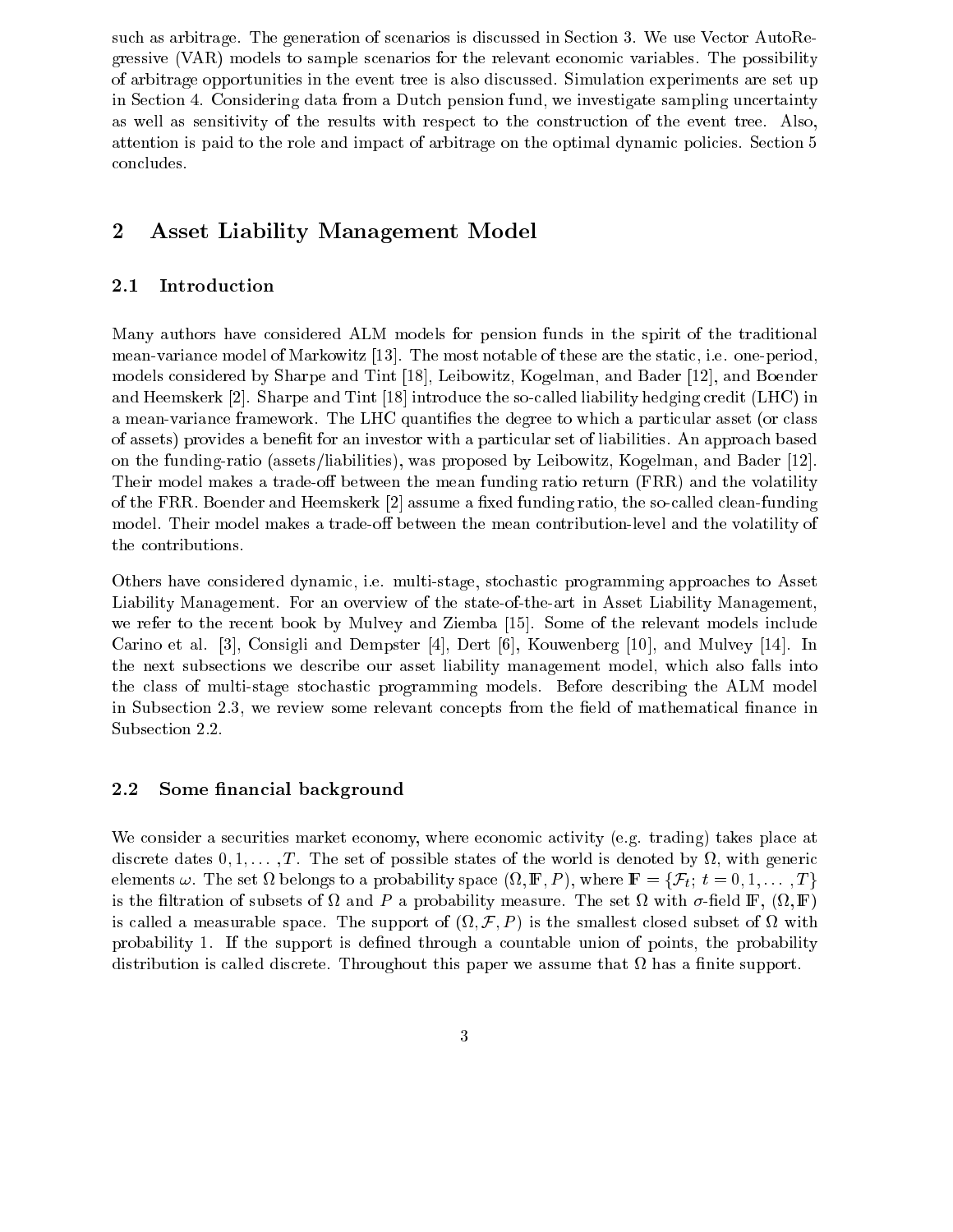We assume that  $K + 1$  long-lived securities are available for trading in the securities market (i.e. each security is available for trading at all dates). A trading strategy (or portfolio)  $\theta(t)$  in the economy described above is a  $K+1$  dimensional stochastic process defined on  $\Omega$ , indicating the amount of wealth, in terms of the underlying currency in the economy, invested in each of the  $K+1$  securities at date t. A portfolio entered with at time t should be determined by information available up to time  $t-1$  only. This enforces an informational constraint on the investors<sup>2</sup>. To model this informational constraint we assume that the information structure in the economy consists of a given family of increasingly finer partitions of  $\Omega$ , denoted by  $\{\mathcal{F}_t, t = 0, 1, \ldots, T\}$ , i.e.  $\mathcal{F}_t \subseteq \mathcal{F}_{t+1}$ . For every t, the partition  $\mathcal{F}_t$  contains all available information to investors at time t. We assume that  $\mathcal{F}_0 = \{\emptyset, \Omega\}$  and  $\mathcal{F}_T = \{\{\omega\} : \omega \in \Omega\}$ . These assumptions imply that:

- no information has arrived at time of time  $\sim$
- as time progresses, investors comes to meet to the production, decreasing subsets of the comes contain the true state of the world;
- the true state of the world is fully revealed at the horizon  $T$ .

Non-anticipativity of the trading strategy means that  $\theta(t)$  is  $\mathcal{F}_{t-1}$  measurable. A random variable X is said to be *measurable* with respect to the sigma-algebra  $\mathcal F$  if, for every real number x, the subset  $\{\omega \in \Omega : X(\omega) = x\}$  is an element of F. A stochastic process  $x = \{x(t): t =$  $[0, \ldots, T]$  is said to be *adapted* to the filtration **F** if the random variable  $x(t)$  is measurable w.r.t.  $\mathcal{F}_t$ ,  $t = 0, \ldots, T$ . A stochastic process  $x = \{x(t); t = 0, \ldots, T\}$  is said to be predictable w.r.t. the filtration **F** if the random variable  $x(t)$  is measurable w.r.t.  $\mathcal{F}_{t-1}, t = 1, \ldots, T$ . Hence, all predictable stochastic processes are adapted. A non-anticipative stochastic process is a predictable stochastic process.

In this section we first establish some well-known principles in financial economics (we refer to Pliska [16] for an excellent textbook on mathematical finance). A securities market is said to be perfect (or frictionless) if there are no constraints on trading and no transaction costs. A crucial concept in nancial economics is the notion of arbitrage-free security prices. To this end we define the value process  $V$  as follows:

$$
V_t = V_{t-1} + \sum_{k=0}^{K} r_k(t)\theta_k(t-1),
$$

where  $r_k(t)$  denotes the net return on security k from period  $t-1$  to t. The gains process G is defined by:

$$
G_t = \sum_{k=0}^{K} \sum_{u=1}^{t} r_k(t) \theta_k(t-1)
$$

A trading strategy is called self-nancing if

$$
V_t = V_0 + G_t, \quad t = 1, \ldots, T.
$$

The stochastic programming literature this informational constraint is called non-anticipativity.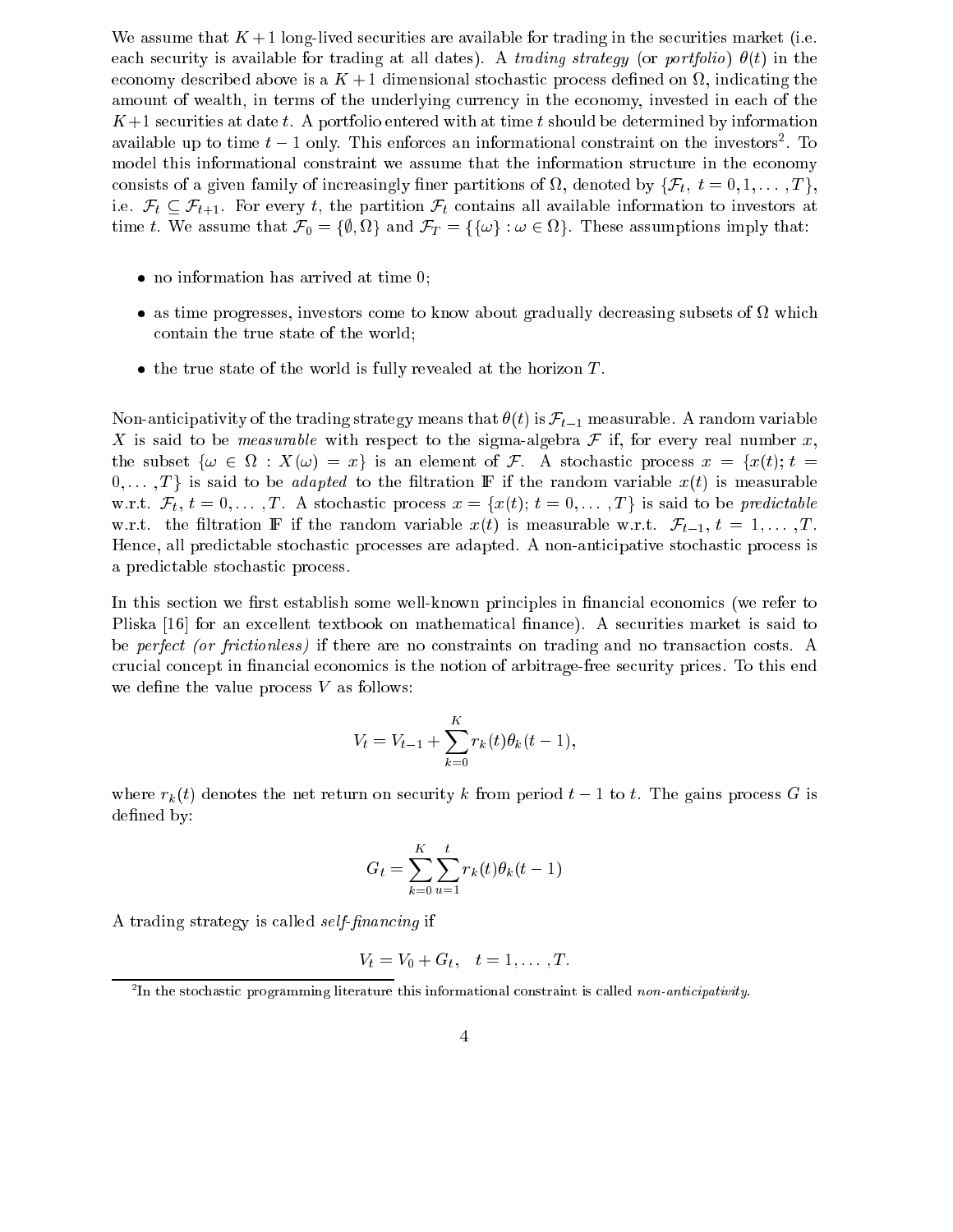The discounted return process  $r_k^*(t)$  is defined by

$$
r_k^*(t) = \frac{r_k(t) - r_0(t)}{1 + r_0(t)}, \quad k = 0, \dots, K
$$

where security 0 is the numeraire asset in the economy. The discounted value and gains process are defined in terms of  $r^*(t)$ .

**Definition 1** An arbitrage opportunity is a self-financing trading strategy that generates a strictly positive cash flow between  $0$  and  $T$  in at least one state and does not require an outflow of funds at any date. Formally, an arbitrage opportunity is a self-financing trading strategy  $\theta$ such that:

$$
V_0 = 0
$$
,  $V_T \ge 0$ ,  $\mathbb{E}[V_T] > 0$ ,

Using standard duality results from linear programming, the following well-known result can easily be proven.

**Theorem 1** The following statements are equivalent in the economy described above:

- (i) There exist no arbitrage opportunities in the securities market.
- (ii) There exists an equivalent martingale measure (also called risk-neutral probability measure)  $Q$  such that the discounted value process  $V_t^\ast$  corresponding to  $\theta$  is a martingale under  $Q$ .

It is not difficult to generalize the above theorem to a market with frictions such as e.g. bid-ask spreads, transaction costs, and markets where some securities can only be held short or long.

A securities market is said to be *complete* if, at  $t = 0$ , investors in the market can trade in state contingent claims (also referred to as Arrow-Debreu securities) for every time and event pair that can occur. A state contingent claim is a security which pays one unit of the consumption good when one particular state of the world occurs and nothing otherwise. Other existing securities can be viewed as complex bundles of these state contingent claims. We say that a securities market is *dynamically complete* if the cash flow on every Arrow-Debreu security can be replicated by some trading strategy  $\theta$ . If at every node of the event tree, there are as many securities with linearly independent payoffs available as the number of successor nodes, we can find the strategy that replicates the payoff on any Arrow-Debreu security. There is an important characterization of dynamically complete markets (see, e.g. Pliska [16]).

Theorem <sup>2</sup> Suppose that there exist no arbitrage opportunities in a securities market model. Then, the risk-neutral probability measure in such a model is unique if and only if the market is dynamically complete.

When the market in incomplete there is a infinite number of risk-neutral probability measures. Throughout this paper we are mainly concerned with dynamically incomplete markets.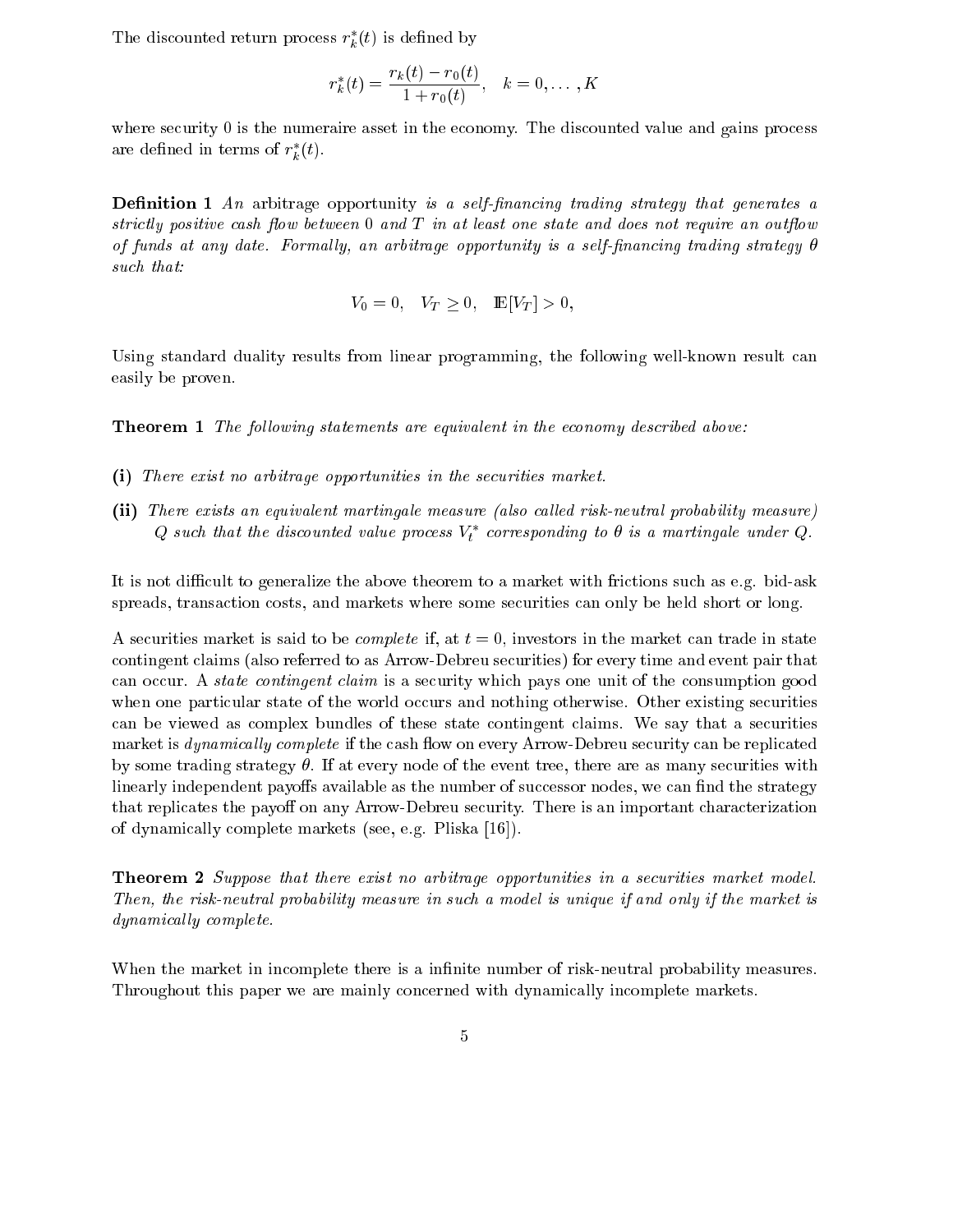#### 2.3 The model

In this section we consider a generic Asset Liability Management model for pension funds. As stated in Section 1, the pension fund has to decide on an indexation policy, a contribution policy and an investment strategy, taking into account its agreed liabilities. Throughout the paper we concentrate on the contribution policy and investment strategy, taking the indexation-policy as xed.

The pension fund receives contributions  $c(t)$  at time t from the sponsor of the fund (we denote these contributions as percentage of the wages  $w(t)$ . The received contribution-payments plus the available capital is invested in  $K + 1$  different asset-categories. We denote this investment from  $t-1$  to t by  $\theta_k(t-1)$ . These investments earn an uncertain return  $r_k(t)$  from period  $t-1$  to t. At time t the pension fund pays benefit-payments  $p(t)$ . The pension fund aims at minimizing the downside variance of the funding level and the mean-absolute deviation of the contributions, and maximizing the expected terminal wealth. Throughout, we denote  $x^+ = \max(x, 0)$ . The generic Asset Liability Management model for pension funds can be stated as follows:

$$
\min_{\mathbf{g}, \mathbf{t}} \mu_u \mathbb{E}[(c - c_0)^+] + \mu_d \mathbb{E}[(c_0 - c)^+] + \mathbb{E}[(\hat{X} - X)^+]^2 - \lambda \mathbb{E}[W_T] \tag{1}
$$
\n
$$
\text{s.t.}
$$

$$
W_t = W_{t-1} + \sum_{k=0}^K r_k(t)\theta_k(t-1) + w(t)c(t) - p(t),
$$

where

$$
\theta_k = \{\theta_k(t) \ge 0; t = 0, \dots, T-1\},\
$$

and

$$
c = \{c_l \leq c(t) \leq c_u; t = 0, \ldots, T\},\
$$

are predictable stochastic processes, with  $c(0) = c_0$ , and

$$
\theta_k(0) = X(0)\ell(0)u_k; \quad k = 0,..., K, \qquad \sum_{k=0}^K u_k = 1.
$$

The stochastic process for the funding-ratio  $X(t)$  is defined by

$$
X = \left\{ X(t) = \frac{\sum_{k=0}^{K} \theta_k(t)}{\ell(t)}; t = 1, \dots, T \right\}
$$

The filtration  $\mathbb{F} = {\mathcal{F}_t; t = 0, 1, ..., T}$  can be represented by means of an event tree. This enables us to recast the model in this section into a multi-stage stochastic programming model with a convex quadratic objective. The reader is referred to Appendix A for the multi-stage stochastic programming formulation of the model. In the next section we discuss the construction of an event tree by scenario generation.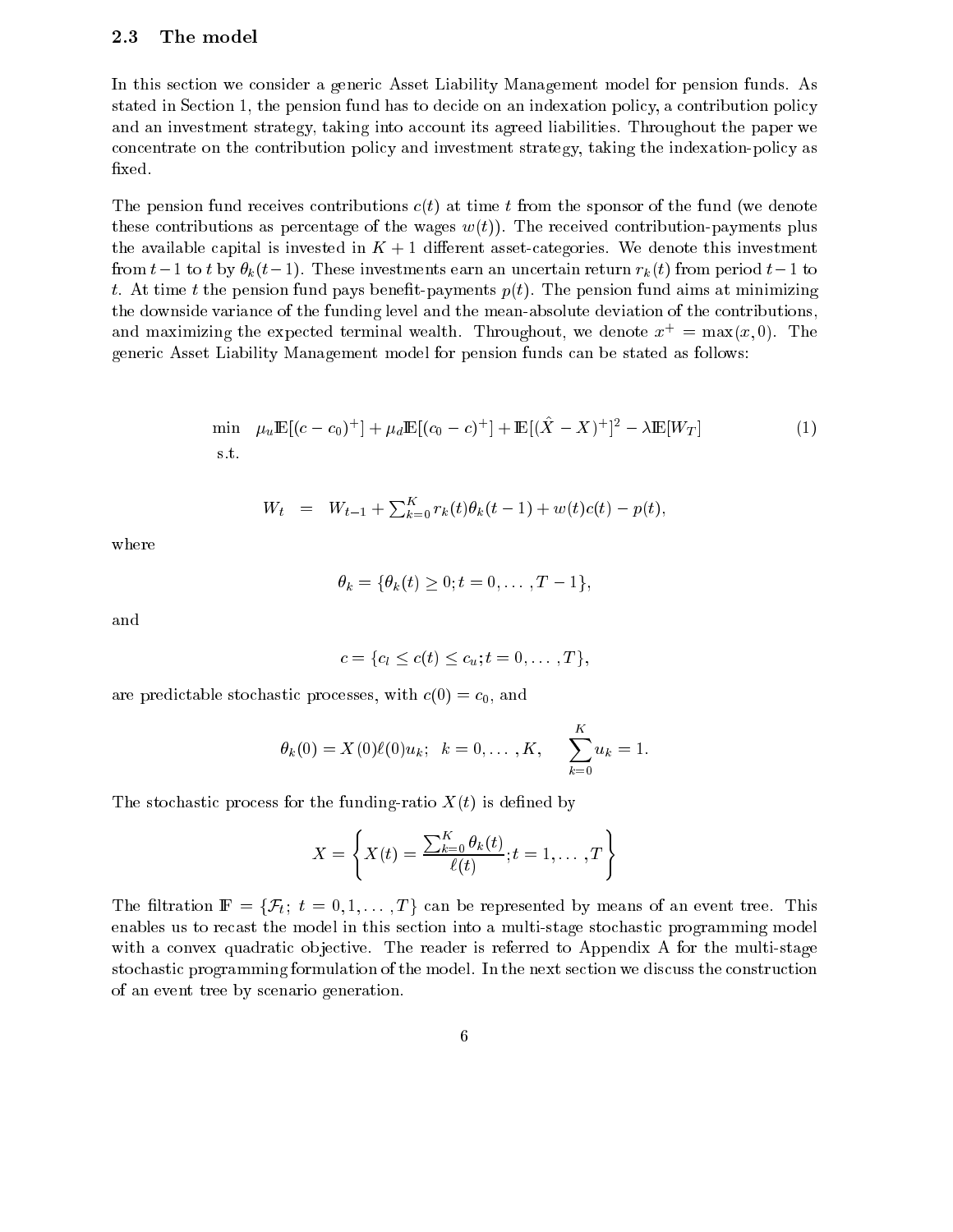## 3 Scenario Generation for Asset Liability Management

In the previous section the asset liability management problem has been described as a multistage stochastic programming problem. The input to this problem is an event tree, representing the uncertainty involved with the future development of the relevant economic variables. For the generated values of the variables in the event tree to be realistic, they should satisfy the following requirements:

- they should be consistent with historical data, including any interaction amongst the variables.
- they should not exhibit arbitrage opportunities.

In order to fulfill the first requirement, the variables are modeled according to a Vector AutoRegressive (VAR) Model. This is discussed in the next subsection. The role of arbitrage opportunities is discussed in Subsection 3.3.

#### 3.1 VAR models

In order to generate an event tree which is consistent with the observed economic time series we consider a Vector AutoRegressive (VAR) model. Following, e.g., Sims [19], VAR models have become extremely popular forecasting tools. In general, the model is given by

$$
y_t = \mu + A_1 y_{t-1} + \ldots + A_p y_{t-p} + \varepsilon_t, \tag{2}
$$

where  $\mu$ ,  $y_t$  and  $\varepsilon_t$  are  $K \times 1$  vectors,  $A_i$  is a  $K \times K$  coefficient matrix, and  $\varepsilon_t$  is independently identically multivariate Normally distributed with mean vector 0 and covariance matrix  $\Sigma$ ,  $\varepsilon_t \sim N(0, \Sigma)$ ,  $t = 1, \ldots, T$ . We can write this model more compactly as

$$
\begin{pmatrix} Y^1 \\ Y^2 \\ \vdots \\ Y^K \end{pmatrix} = \begin{pmatrix} X^1 & 0 & \dots & 0 \\ 0 & X^2 & 0 & \dots \\ \vdots & 0 & \ddots & 0 \\ 0 & \dots & 0 & X^K \end{pmatrix} \begin{pmatrix} \beta^1 \\ \beta^2 \\ \vdots \\ \beta^K \end{pmatrix} + \begin{pmatrix} E^1 \\ E^2 \\ \vdots \\ E^K \end{pmatrix}
$$
(3)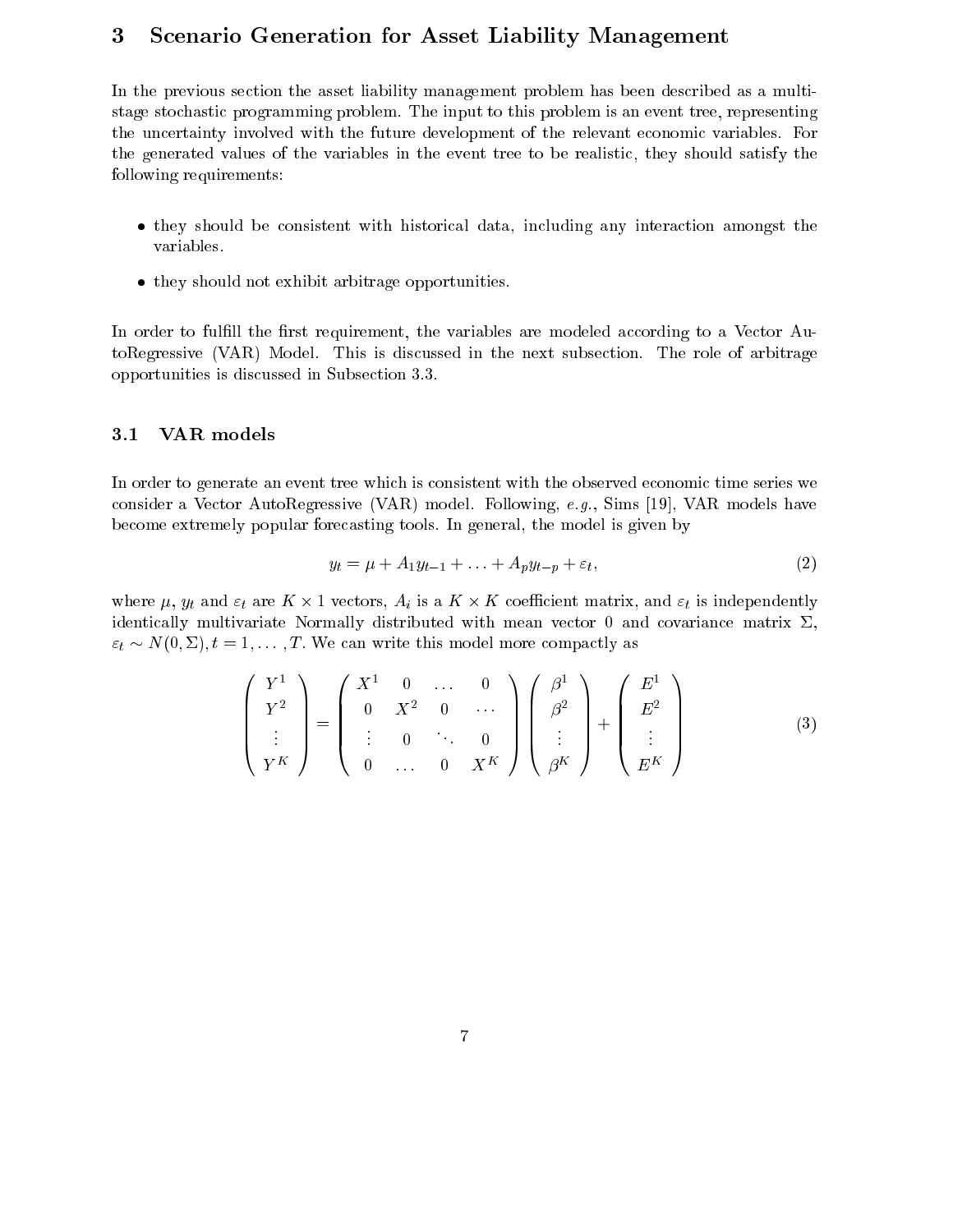where

$$
Y^{k} := \begin{pmatrix} y_{1,k} \\ \vdots \\ y_{T,k} \end{pmatrix},
$$
  
\n
$$
X := (\iota_T, Y_{-1}, \dots, Y_{-p}),
$$
  
\n
$$
B := (\mu, A_1, \dots, A_p)',
$$
  
\n
$$
E := (E^1, \dots, E^K),
$$
  
\n
$$
E^k := \begin{pmatrix} \varepsilon_{1,k} \\ \vdots \\ \varepsilon_{T,k} \end{pmatrix},
$$

with the matrix  $Y_{-i}$  defined as the matrix Y lagged by i periods. The matrices  $X^k$  in (3) correspond to the matrix X with (possibly) one or more columns removed, and  $\beta^k$  is the  $k^{\text{th}}$ column of B, with the appropriate elements removed.

In case all  $X^i$  are identical, this model can be estimated by Ordinary Least Squares (OLS). In the general case, where the  $X<sup>i</sup>$  may be different due to restrictions, the model corresponds to Zellner's Seemingly Unrelated Regression (SUR) model (see Zellner [20]) and can be estimated by (iterative) Generalized Least Squares (GLS). To obtain the \best" model, we use the Bayesian Information Criterion (Schwarz [17]), given by

$$
BIC = \ln|\hat{\Sigma}| + \frac{k \ln T}{T}
$$
 (4)

where k is the number of location parameters of the model under consideration and  $\Sigma$  is an estimate of the covariance matrix. Estimating all models, the model is chosen for which the BIC is minimal.

#### 3.2 Generation of economic scenarios

Given an estimated VAR model, forecasts can be generated by sampling from the distribution of the innovation vector  $\varepsilon$ . For example, consider a VAR(1) model and assume Y<sub>T</sub> is known. A drawing of the vector of future observations  $Y_{T+1}$  may be obtained as

$$
Y_{T+1} = \hat{\mu} + A_1 Y_T + \bar{\varepsilon},\tag{5}
$$

where  $\bar{\varepsilon}$  is a drawing from the multivariate Normal distribution  $N(0, \hat{\Sigma})$ . Clearly, given a value for  $Y_{T+1}$ , a value for  $Y_{T+2}$  may be obtained in a similar way. In this way, it is also possible to sample k-step ahead forecasts,  $Y_{T+k}$ .

An event tree now can be constructed as follows. First, the initial values of the economic variables, or state of the economy, are known, with corresponding vector of economic variables  $Y_0$ . This can be represented by a single node at time 0. Next, we sample  $n_0$  times 1-step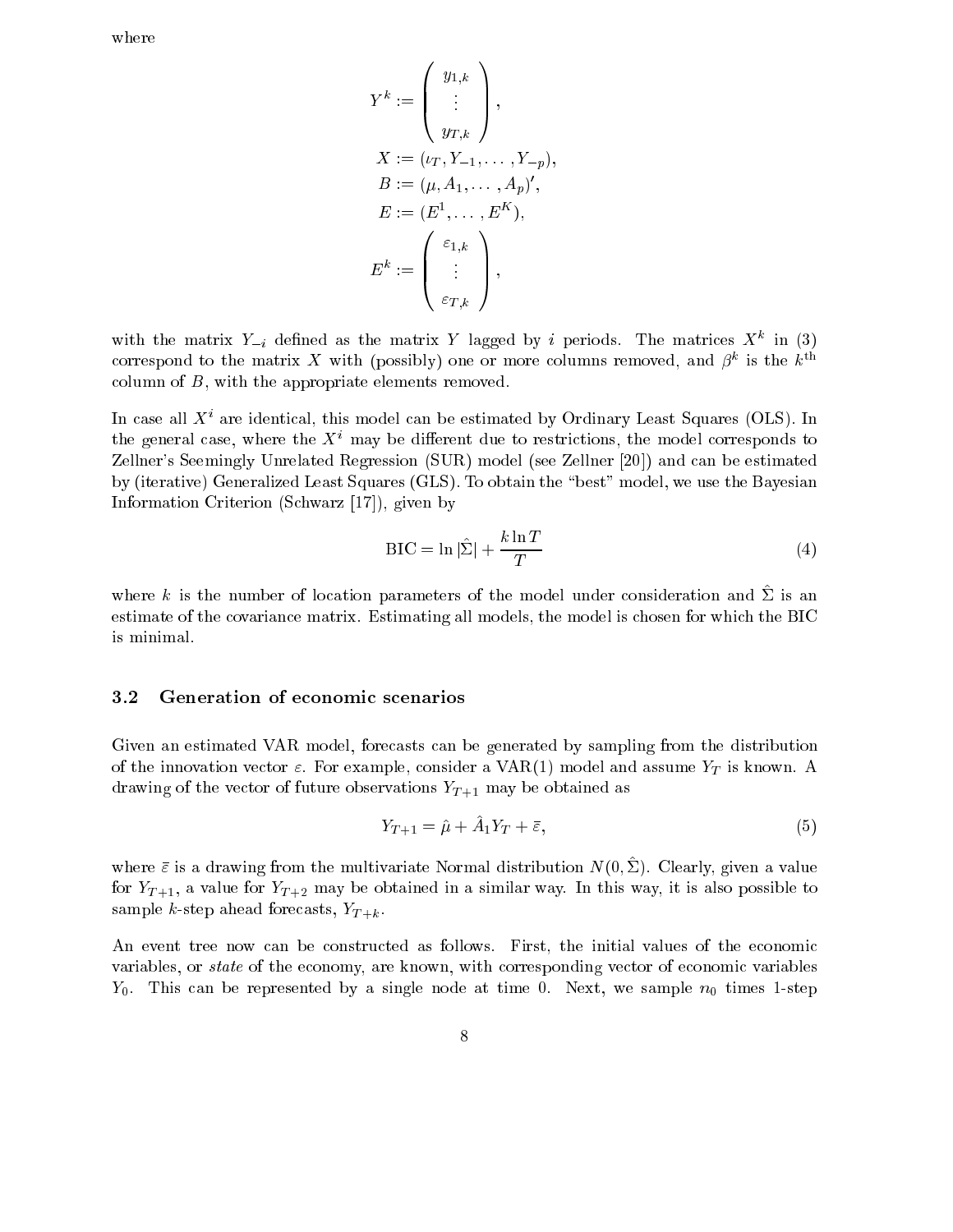ahead forecasts,  $Y_{T+1}$ , where each forecast describes a possible state of the world at time 1. Each state has probability  $\frac{1}{n_0}$ . For each node at time 1, this process can be repeated, to obtain possible states of the world at time 2. Repeating this  $T$  times, where  $T$  is the number of decision moments, results in an event tree.

Note that an event tree can be regarded as a single random drawing from an underlying distribution. Clearly, the solution of the ALM problem depends on the event tree and can therefore also be regarded as random. This kind of uncertainty, known as sampling uncertainty, can be investigated by sampling many trees and solving each corresponding ALM problem. In this way, a sampling distribution of the decision variables is obtained, which may be presented by,  $e.g.,$ boxplots.

Now a tree is constructed with desirable time series properties, we turn to the issue of arbitrage.

### 3.3 Arbitrage

Several choices have to be made in constructing an event tree, like

- planning horizon
- the number of stages (decision moments) (decision moments) (decision moments) (decision  $\mathcal{U}$
- the number of successors per node (children) at each stage

An important argument in making these choices is the issue of arbitrage. In reality, arbitrage opportunities do exist, but they are in general to short-lived to be protable to pension funds. Therefore, it is desirable that also the event tree does not display arbitrage opportunities. In principal, the VAR model does not generate arbitrage opportunities, i.e., infinite sampling will abolish all arbitrage opportunities. In practice however, all trees are finite, and arbitrage opportunities may exist. Also, the density of the tree, which is likely to effect the number of arbitrage opportunities, is limited by computational restrictions (solution time).

The issue of arbitrage opportunities is often neglected in stochastic programming models for financial applications. There are only a few contributions in the financial stochastic programming literature which reckon with arbitrage opportunities. Klaassen  $|8|$  tried to analyze the effect of arbitrage in case of market imperfections for a generic stochastic programming model based on Asset Liability Management for banks. However, since he uses internal sampling to analyze the effect of arbitrage, it is not clear whether he truly analyzes the effect of arbitrage or merely analyzes the effect of inconsistency of the security prices w.r.t. their statistical properties in the pruned event tree obtained after performing internal sampling. In order to obtain an arbitrage free event tree Klaassen [9] uses an arbitrage-free pricing model from the literature resulting in a very large event tree. Then he performs state and time aggregation to condense the event tree while preserving consistency with current market prices and keeping the event tree arbitrage-free. Dert [5] discusses an approach to obtain arbitrage-free prices a priori. Starting with an event tree, Dert [5] adds an additional state of nature in such a way as to eliminate arbitrage opportunities prevalent in the event tree. The disadvantage of this approach is that the resulting event tree no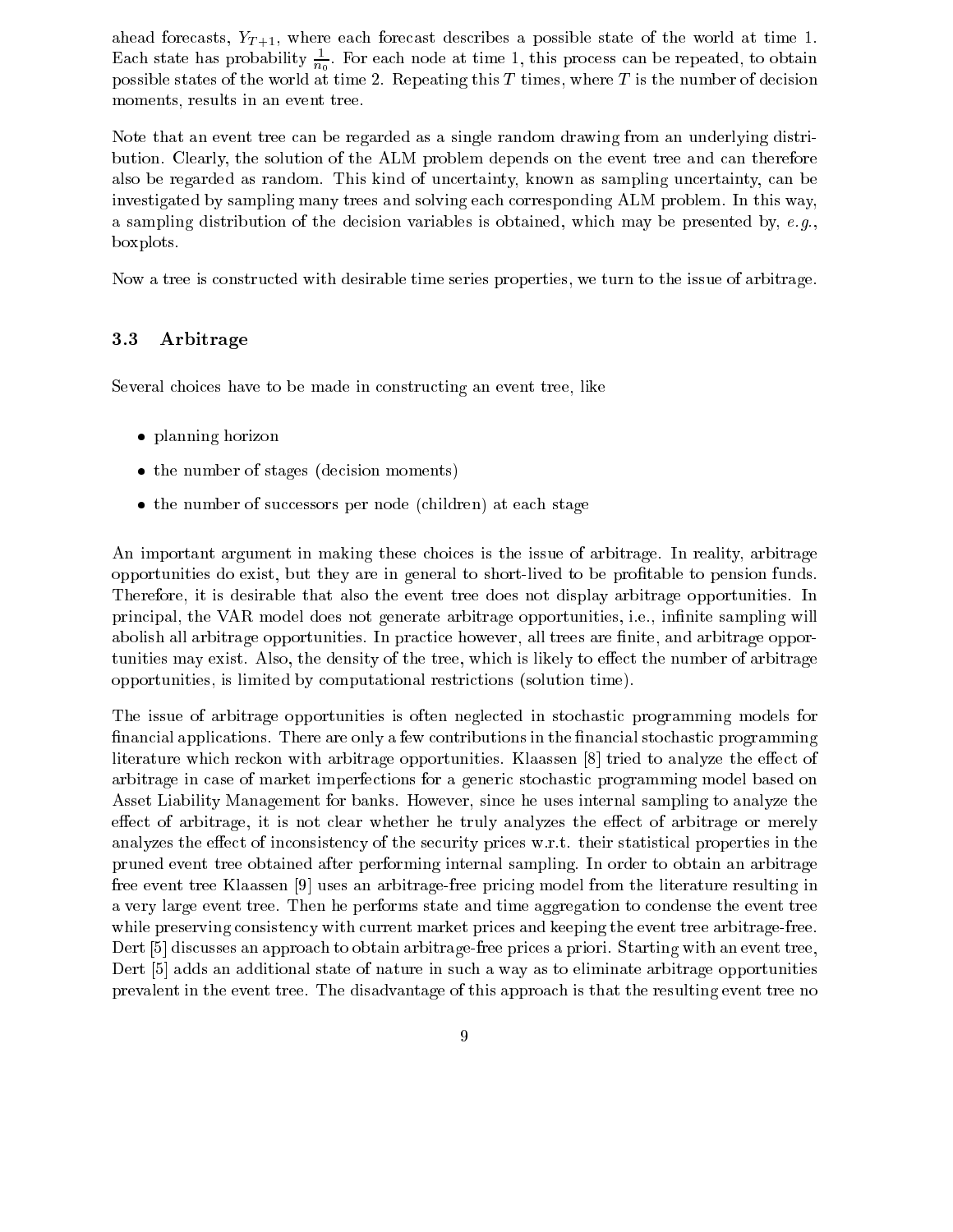longer admits the statistical properties of the underlying distribution prior to adding the new state of the world. Kouwenberg and Vorst [11] take into account both arbitrage opportunities and the statistical properties of the event tree. Using a fitting procedure the generated event tree is both arbitrage-free and the first few moments of the underlying distribution are matched.

In our paper we do not a priori restrict the event tree to exclude arbitrage opportunities. Instead, we examine the influence of the structure of the tree, i.e. the number of stages and children at each stage, on the existence of arbitrage opportunities. Also, we investigate whether the existence of arbitrage opportunities seriously affects the optimal solution to the ALM problem. To study these issues, we conduct a large simulation experiment.

#### Simulation experiments  $\overline{4}$

In this section we present the results of an extensive simulation experiment. In Subsection 4.1 we first operationalize the ALM model and the VAR model. Subsection 4.2 presents the actual results and their discussion.

### 4.1 Operationalization

In order to operationalize the ALM model and the VAR model, we have to choose numerical values for some of the model's parameters. We first discuss the ALM model. Table 1 contains most of the relevant parameter choices.

|  |  |  | $\mu_u$ $\mu_d$ $c_0$ $X(0)$ $\mu$ $\hat{X}$ $\lambda$ $c_l$ $c_u$ |  |  |  |  |  |  |
|--|--|--|--------------------------------------------------------------------|--|--|--|--|--|--|
|  |  |  | $1.5$ 0.5 0.08 1.1 0.01 1 0.01 0 0.2                               |  |  |  |  |  |  |

Table 1: Values of parameters in the ALM model, given in equation (1)

The base contribution level  $c_0$  is set to 8%, while an increase of the contribution is penalized more heavily in the objective function than an decrease of the contribution,  $\mu_u > \mu_d$ . Contributions and final wealth receive a similar weight in the objective function,  $\lambda = \mu$ . Note that the minimum and maximum contribution level are set to 0% and 20%, respectively. This means we do not allow for refunds. The initial funding ratio is 1.1, which is 10% in excess of the benchmark  $X = 1$ . This benchmark is common in the context of pension funds. Most supervisors check the funding position of pension funds on a regular, e.g., annual basis.

For the liabilities, we take empirical data<sup>3</sup> from a medium-sized Dutch pension fund, comprising the liability level, the benefit payments, and wage sum over a period of 26 years. These amounts are computed using a push-pull Markov chain for the life and career developments of all present and future fund participants, see, e.g., Boender [1]. The computations are all based on a  $0\%$ inflation rate. For simplicity, we incorporate inflation effects in the actual event tree by scaling

These data are obtained from ORTEC Consultants.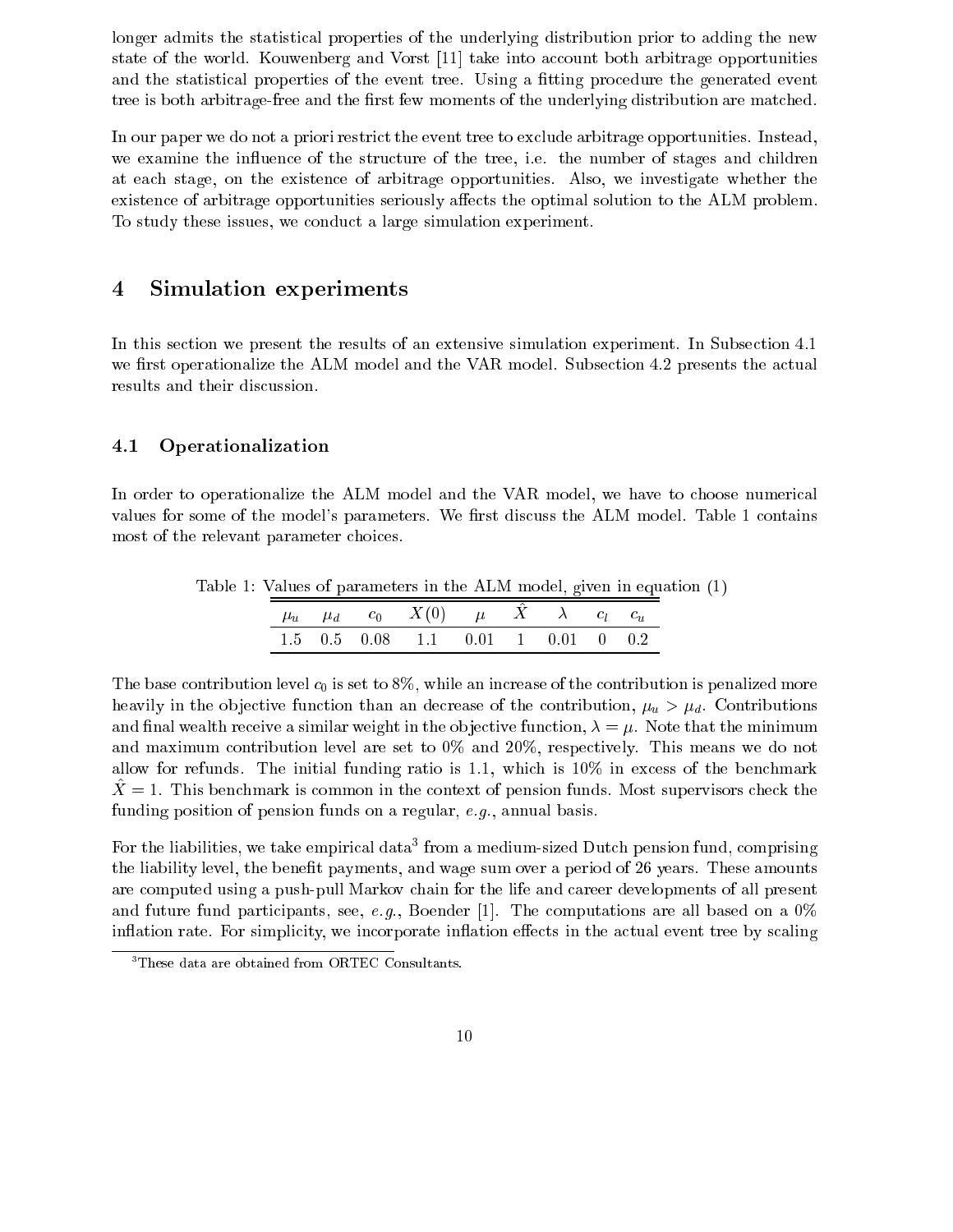up the liability levels, benet payments, and wage sums by the appropriate price levels. These price levels are dictated by the simulated in
ation rates, see also further below.

The VAR model is also operationalized using empirical data. We consider annual Dutch data<sup>3</sup> over the period 1956–1997 on short term interest rates, inflation rates, and annual returns on a diversied stock and bond portfolio, respectively. We construct continuously compounded versions of each of these four series and fit a VAR model. Using the BIC as mentioned in Section 3.1, we select the following model:

$$
cash(t) = 0.013 + 0.769 * cash(t - 1) + \varepsilon_1(t),
$$
  
\n
$$
bond(t) = -0.002 + 1.366 * cash(t - 1) + \varepsilon_2(t),
$$
  
\n
$$
stock(t) = 0.095 + \varepsilon_3(t),
$$
  
\n
$$
infl(t) = 0.020 + 0.645 * infl(t - 1) + \varepsilon_4(t),
$$

where the covariance matrix of the errors is given by

$$
10^{-5}*\left(\begin{array}{cccc} 28.466 & -12.702 & -150.027 & 13.972 \\ -12.702 & 393.538 & 134.710 & 32.563 \\ -150.027 & 134.710 & 2430.607 & -166.369 \\ 13.972 & 32.563 & -166.369 & 92.465 \end{array}\right),
$$

and where  $cash(t)$  is the short term interest rate,  $infl(t)$  is the inflation rate, and  $bond(t)$  and  $stock(t)$  are the returns on a diversified bond and stock portfolio, respectively. We use the 1997 values of the time series as the starting point for the ALM decision process.

#### 4.2 Simulations and results

In this section we investigate the effect of arbitrage on ALM policies in a stochastic programming framework. Throughout, we use the ALM model as laid out in Subsection 2.3 with the parameter values from Table 1.

Given the general framework, we can build a scenario tree as described in Section 3.2. This requires the further choice of certain parameters. In particular, choices must be made regarding the length of the planning period, the number of scenarios, the number of decision times, and the number of successor nodes per time period and/or node in the event tree.

First, we fix the planning period to 8 years. Of course, this is unrealistically short for pension fund ALM. This case serves as a benchmark however. In future experiments we intend to check the sensitivity of our results to the length of the planning horizon. The main advantage of fixing the length of the planning period is that we can investigate the effect of the number of decision times. For example, we can check whether there are significant differences between a model with one period of 8 years versus 8 periods of 1 year. In particular, we study 1, 2, 4, and 8 period models for the 8 year planning horizon. The higher the number of periods, the more flexible the fund manager is in adapting the asset mix and contribution level.

Regarding the number of scenarios, we study two different effects. First, for a given number of periods, we consider how fund policies and characteristics change if we increase the number of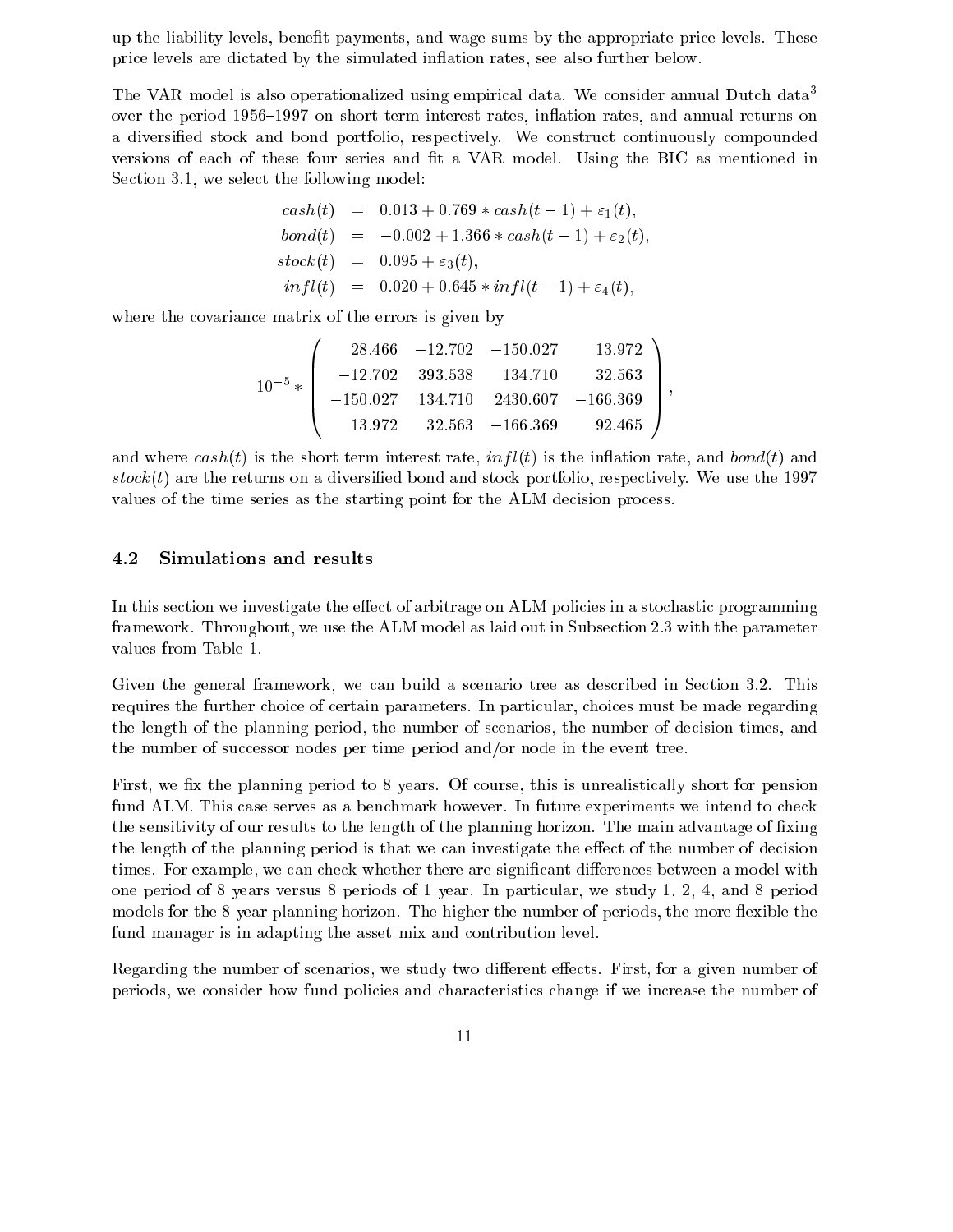successors per node. In particular, we check whether arbitrage opportunities evaporate and if so, how fast. Second, we isolate the effect of the number of decision times by fixing the length of the planning horizon as well as the total number of scenarios. For example, we compare a 1-period model with 1296 scenarios with a 2-period model in which each node has 36 successors.

In the present article we concentrate on sampling uncertainty and arbitrage. The set-up is as follows. First, we generate an event tree using the estimated VAR model from Subsection 4.1. Second, we solve the ALM model. This process is repeated 2,500 times. Note that it is far from straightforward how the results of these experiments should be reported. A solution to the ALM model consists of optimal asset allocations and contribution levels in each period and state of the world, i.e., node in the event tree. For example, for the 2-period model with 16 successors per node, we have an initial asset mix, 16 asset mixes at time 1, and 16 and 256 contribution levels at time 1 and 2, respectively. Given that we have 3 asset categories, this amounts to a total of 323 numbers. Apart from contribution levels and asset mixes, we are also interested in switches in the contribution level and the asset mix, as well as in the funding ratio, the downside deviation of the funding ratio, and the probability of underfunding. This leads to an overwhelmingly large number of interesting quantities for event trees of a realistic size.

We compress the number of reporting measures to reasonable proportions by taking averages. In particular, per time period we only look at the averaged quantities, where the average is taken over the different nodes at that time. In this way, we obtain for example an average contribution level at each time. Similarly, we obtain the average absolute change in the contribution level between time 0 and time 1.

The effect of sampling uncertainty is now revealed by plotting the above averages per time period in a boxplot. The boxplot displays the distribution of a particular fund characteristic or decision variable over the 2,500 replications. In order to distinguish solutions based on event trees with and without arbitrage, we make separate boxplots for each of these two cases.

Table 2 displays some of the results. The table contains the percentage of replications that exhibits arbitrage.

For 1-period models, the number of scenarios can be set quite high for the solution time to remain manageable. The probability of generating an event tree that exhibits arbitrage clearly decreases with the number of successor nodes per period. For 81, 625, or 1296 possible scenarios, there are almost no arbitrage opportunities.

In the 2-period model, the situation is much worse. Note that in a 2-period model with 25 successor nodes per period, we already have 625 scenarios. The probability of arbitrage in such a tree, however, is almost 30%. This contrasts with a probability of only 3% and 0% for a 1 period model with 25 and 625 successor nodes, respectively. Note that the arbitrage percentage is below the figure one would expect by decomposing the 2-period tree into 1-period problems. By doing so, one can construct 26 1-period trees with 25 successor nodes. From Table 2 one could expect an arbitrage probability of around  $1 - 0.971^{26} \approx 53\% > 30\%$ . The difference is due, i.a., to the different lengths of the periods. Whereas the 1-period model considers periods of 8 years, the 2-period model consists of two adjacent 4 year periods. Given the results for the 2-period model, it is not surprising that for all 4-period models under consideration every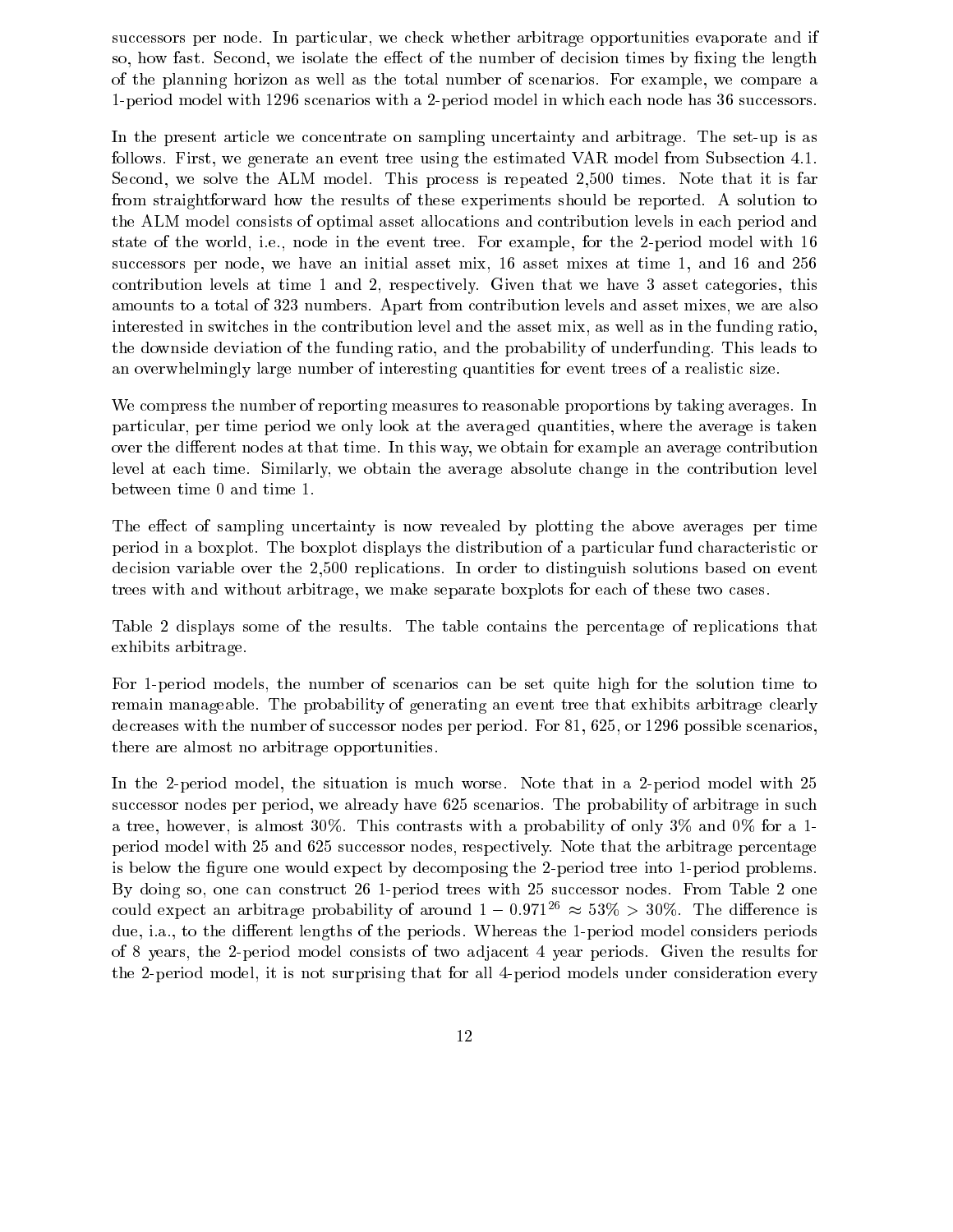| $\#$ periods     | $#$ successors   | % arbitrage | % no arbitrage |
|------------------|------------------|-------------|----------------|
| $\mathbf{1}$     | $\overline{2}$   | 100.0       | 0.0            |
| $\,1\,$          | 3                | 88.7        | $11.3\,$       |
| $\,1\,$          | $\boldsymbol{6}$ | 57.8        | 42.2           |
| $\,1\,$          | 10               | 32.3        | 67.7           |
| $\,1\,$          | $25\,$           | 2.9         | 97.1           |
| $\,1\,$          | 81               | 0.0         | 100.0          |
| $\,1\,$          | 625              | 0.0         | 100.0          |
| $\,1$            | 1296             | 0.0         | 100.0          |
|                  |                  |             |                |
| $\sqrt{2}$       | $\sqrt{2}$       | 100.0       | 0.0            |
| $\boldsymbol{2}$ | 3                | 99.9        | $0.1\,$        |
| $\sqrt{2}$       | $\boldsymbol{6}$ | 98.7        | $1.3\,$        |
| $\boldsymbol{2}$ | 10               | 92.8        | $7.2\,$        |
| $\sqrt{2}$       | 25               | $29.2\,$    | 70.8           |
| $\sqrt{2}$       | 36               | $10.3\,$    | 89.7           |
|                  |                  |             |                |
| $\,1\,$          | 16               | 12.5        | $87.5\,$       |
| $\sqrt{2}$       | $\sqrt{4}$       | 97.0        | 3.0            |
| $\overline{4}$   | $\sqrt{2}$       | 100.0       | 0.0            |
|                  |                  |             |                |
| $\,1$            | $8\sqrt{1}$      | 0.0         | 100.0          |
| $\boldsymbol{2}$ | 9                | 94.5        | $5.5\,$        |
| $\overline{4}$   | 3                | 100.0       | $0.0\,$        |
|                  |                  |             |                |
| $\mathbf{1}$     | 256              | 0.0         | 100.0          |
| $\overline{2}$   | 16               | 68.6        | $31.4\,$       |
| 4                | $\overline{4}$   | 100.0       | 0.0            |
|                  |                  |             |                |
| $\,1\,$          | 625              | 0.0         | 100.0          |
| $\overline{2}$   | 25               | 29.2        | 70.8           |
| $\overline{4}$   | $\overline{5}$   | 100.0       | 0.0            |
|                  |                  |             |                |
| $\mathbf{1}$     | 1296             | 0.0         | 100.0          |
| $\overline{2}$   | 36               | $10.3\,$    | 89.7           |
| $\overline{4}$   | $\overline{6}$   | 100.0       | 0.0            |

Table 2: Arbitrage Frequencies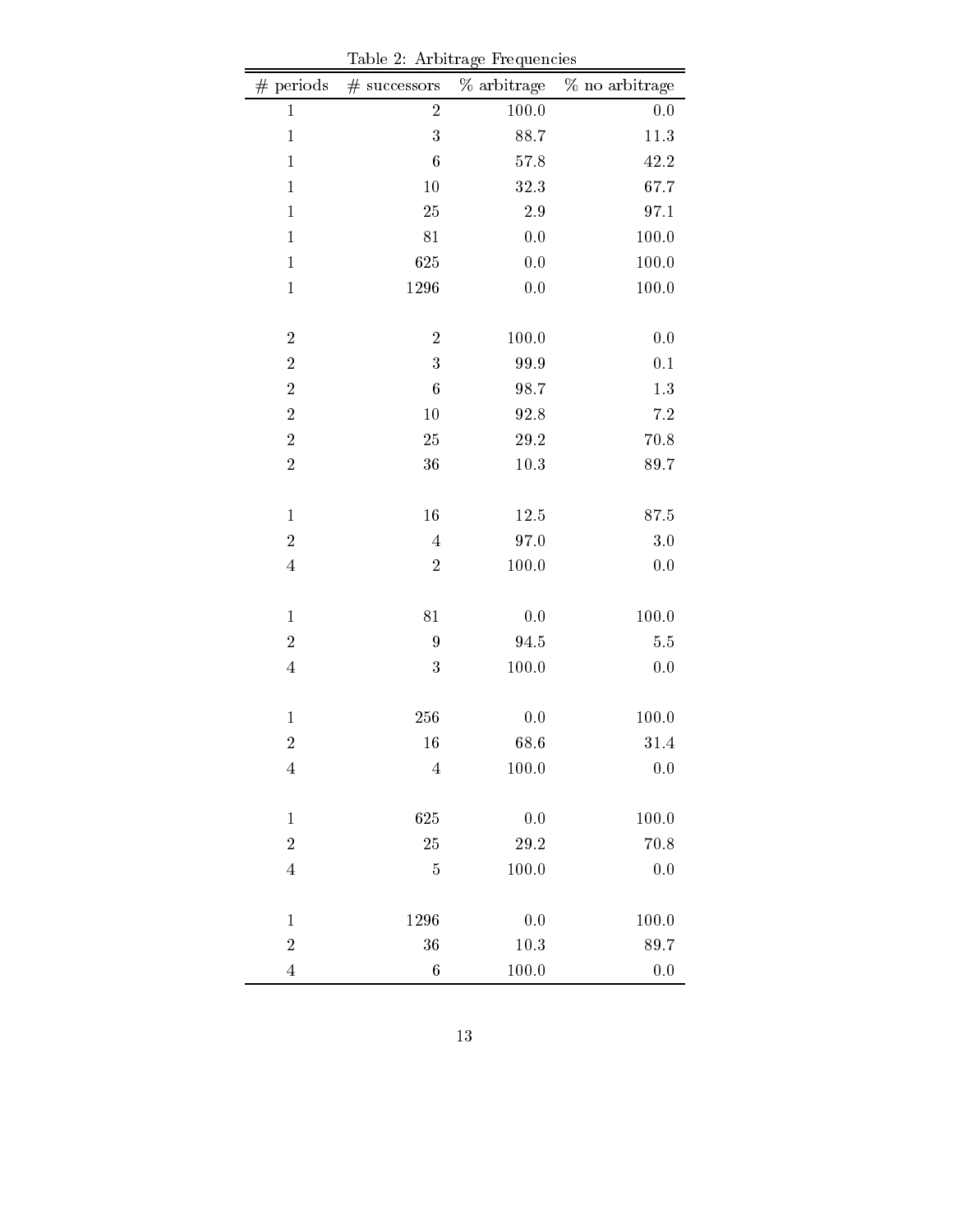generated event tree exhibits arbitrage opportunities. This result also holds for the 4-period model with 8 successors per node (not reported in Table 2).

| TOOTO 0. TICO METODIALOO MAAL III LIIOLOIGIO |            |            |                                                    |          |                  |  |
|----------------------------------------------|------------|------------|----------------------------------------------------|----------|------------------|--|
| Authors                                      | $#$ Assets | $#$ Stages | Tree Structure                                     | $AF^2$   | EMF <sup>3</sup> |  |
| Carino et al. [3]                            |            | 6          | $8^1$ 4 <sup>2</sup> 2 <sup>1</sup> 1 <sup>1</sup> | $\rm No$ | Yes              |  |
| Consigli and Dempster [4]                    | Ð          | 10         | $2^k$ $1^{9-k}$ , $a^1$ $3^1$ $2^7$                | No       | N <sub>o</sub>   |  |
| Dert [6]                                     | 4          | 10         | $100^2$ 1 <sup>7</sup>                             | Yes      | No               |  |
| Kouwenberg [10]                              | 3          |            | $10^16^24^2$                                       | Yes      | Yes              |  |
| Mulvey $[14]$                                |            |            | $(8^1\;4^2\;2^5)$                                  | No       | No               |  |

Table 3: Tree Structures Used in Literature<sup>1</sup>

This table presents an overview of the types of event trees regularly used in stochastic programming models for financial applications.

<sup>2</sup> AF: Arbitrage-Free; Is the event tree arbitrage-free a priori or not?

<sup>3</sup> EMF: Exact Moment Fit; Are the moments of the underlying distribution tted in the event tree or not?

In Table 4.2 we present an overview of the types of event trees used in the literature. As we discussed in Section 2.2 markets are complete if the number of assets with linearly independent payoffs equals the number of successors. If the number of assets (with linearly independent payoffs) exceeds the number of successors there exists arbitrage opportunities for sure (see Section 2.2). From Table 4.2 we conclude that this is the case for the models of Carino et al [3], Consigli and Dempster [4], and Mulvey [14]. The event trees generated by Dert and Kouwenberg are arbitrage-free a priori (see Section 3.3). Our experiments show that even if the number of successors exceeds the number of assets the probability of generating (by random sampling) an event tree which exhibits arbitrage opportunities is quite high. These findings are not surprising. However, enlarging the number of successors naturally diminishes the probability of randomly sampling an event tree which exhibits arbitrage opportunities.

We now turn to the effect of arbitrage possibilities on the actual solutions. Some selected results are given in Figures 4.2 through 4.2. The figures contain plots of the contribution level, the absolute change in the contribution level, the upward deviation in the contribution level, the asset mixes and the switches in these mixes over time, the funding ratio, the probability of underfunding, and the downside deviation of the funding ratio. The solid and dashed boxplots represent the solutions for trees without and with arbitrage, respectively. The widths of the boxes reflect the probability of (no) arbitrage. The boxes contain the interquantile range, with the median marked by a horizontal line. The whiskers of the boxes have horizontal markings at the 1st, 5th, 95th, and 99th percentiles.

The contribution policies and asset allocations are relatively similar between trees with and without arbitrage, with the exception of the 1-period model with 10 successors. For this setting the asset mix is evidently more aggressive, containing more stock and less bonds. For all figures shown, the funding ratios at the planning horizon are generally higher for the event trees with arbitrage. The difference is more pronounced if the number of successors is smaller, and especially if the 1-period rather than the 2-period model is considered. The higher funding ratios under the arbitrage scenarios suggest that one may be overly optimistic about future funding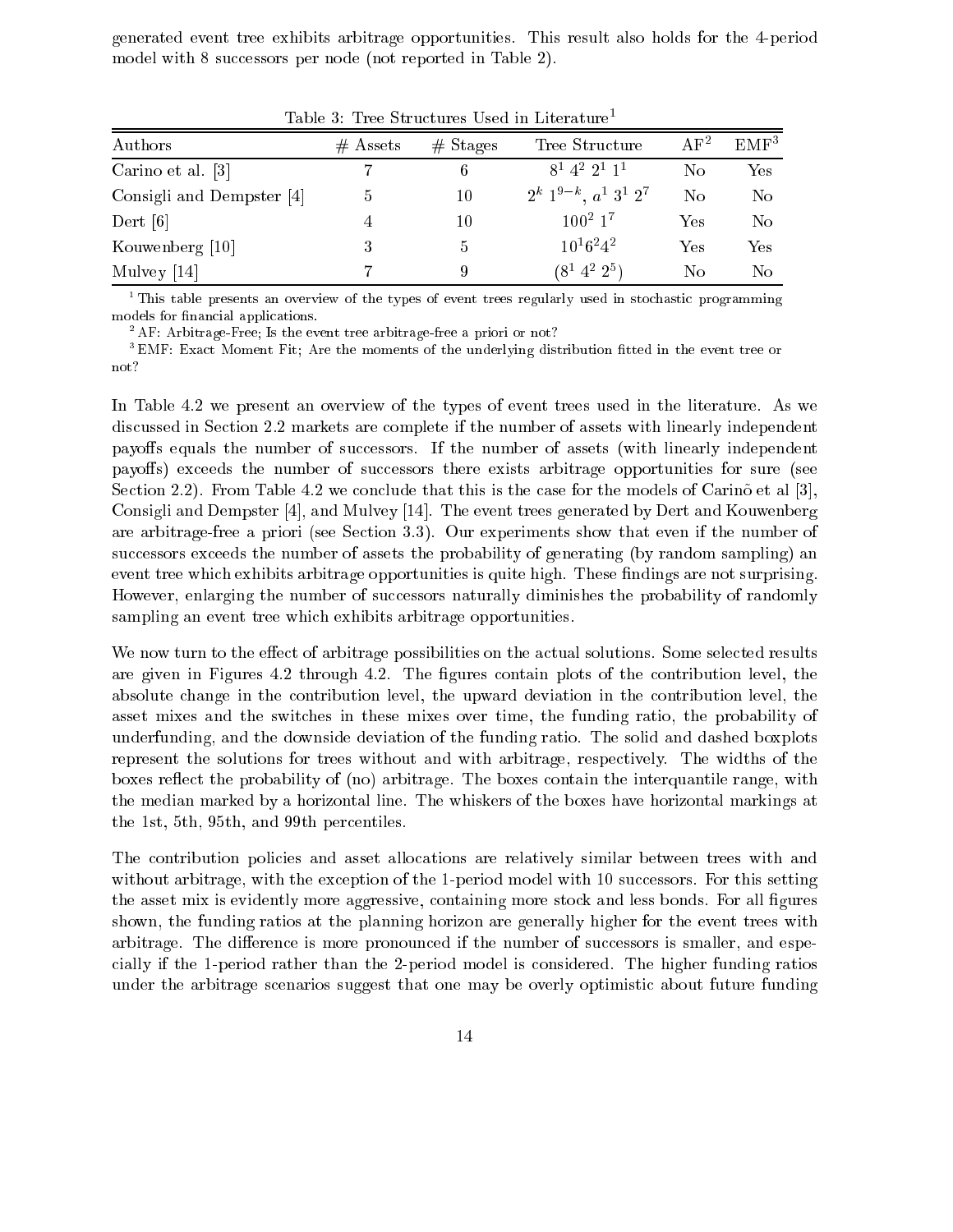prospects if one bases the ALM policy on event trees with arbitrage.

If we compare the  $(1,625)$  experiment with the  $(2,25)$  experiment, we notice the much higher sampling variability in the outcomes of the latter. Though the median policies and characteristics match quite closely, the spread in possible outcomes is much smaller for the 1-period model. A median allocation of 70% stocks and 30% bonds appears optimal. This results in a median funding ratio after 8 years of about 1.64 for the 1-period model, and 1.7 for the 2-period model. This result is intuitively clear, as the 2-period allows for more flexibility from the part of the decision maker. The upper quantiles of the funding ratio outcomes clearly lie much higher for the 2-period model compared to the 1-period model, while the lower quantiles lie about 10 percentage points lower. This clearly suggests dynamic contribution and asset allocation strategies may enhance future pension fund solvency positions signicantly. This enhancement, however, is not without risk. In particular, the displayed sampling variability suggests that situations are conceivable in which the dynamic policy results in a lower funding ratio than a static policy. This conclusion is also illustrated by the probabilities of underfunding.

Concluding, arbitrage possibilities appear very common in realistically sized multi-period ALM problems. The effect on asset allocation and contribution policies appears limited if the number of successor nodes is sufficiently large. If this number is too limited, the effects are more pronounced. This warrants caution for the interpretation of the results of ALM optimization models found in the literature, at least if a limited number of scenarios is used and dynamic policies are allowed. For event trees of (too) limited complexity, we moreover found that projected funding ratios tend to be higher for trees with arbitrage. Finally, we note that due to market imperfections in our ALM model,  $(e.g.,\,$  we do not allow for short-selling), arbitrage opportunities prevalent in the event tree cannot be fully exploited. As a result, the evidence that the optimal ALM solutions are driven by arbitrage opportunities appears even stronger.

## 5 Conclusion

The problem of Asset Liability Management can be formulated as a stochastic programming model. To solve this problem an event tree, describing future developments of relevant economic variables, is generated by sampling the economic variables from a Vector AutoRegressive Model. As a result, optimal solutions to the ALM model are subject to sampling uncertainty. Also, generated event trees may exhibit arbitrage opportunities.

In this paper we have investigated the effect of sampling uncertainty and the structure of the event tree on the probability of arbitrage-free trees. Moreover, the effect on the optimal ALM policies has been studied, both for event trees with and without arbitrage.

Considering data from a Dutch pension fund, we obtain the following conclusions:

 In realistically sized multi-period models, arbitrage opportunities appear frequently. The frequency increases with the number of periods (holding the planning horizon and total number of scenarios fixed).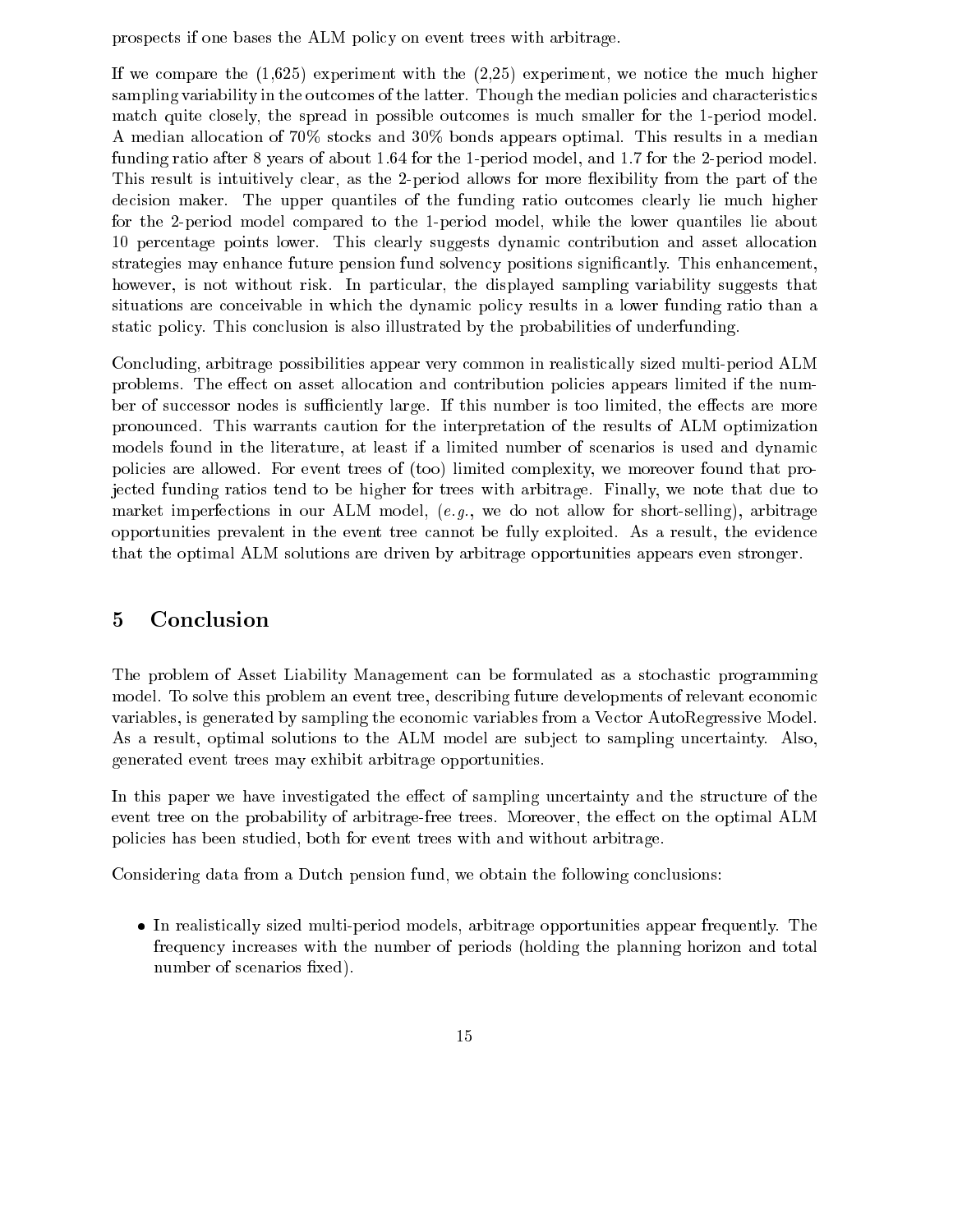- These arbitrage opportunities may drive the optimal ALM solutions, in particular if the number of successor nodes in a multi-period model is small.
- More exibility, i.e. more decision stages, results in higher funding ratios, but also to more sampling variability, resulting in a higher probability of underfunding.

As a consequence, ALM results obtained from scenario analysis must be interpreted with caution, in particular for moderately sized trees.

Several issues remains to be investigated. For example, we plan to examine the effect of the planning horizon on the optimal ALM strategy. Also, the sensitivity of results with respect to model assumptions, both on the ALM and the VAR model, are subject to further research.

## References

- [1] C.G.E. Boender. A hybrid simulation/optimization scenario model for Asset/Liability Management. Technical Report 9513/A, Econometric Institute, Erasmus University Rotterdam, 1995. To appear in the European Journal of Operational Research.
- [2] C.G.E. Boender and F. Heemskerk. A static scenario optimization model for Asset/Liability Management of defined benefit plans. Technical Report 9512/A, Econometric Institute, Erasmus University Rotterdam, The Netherlands, 1995.
- [3] D.R. Carino, T. Kent, D.H. Myers, C. Stacy, M. Sylvanus, A.L. Turner, K. Watanabe, and W.T. Ziemba. The Russell-Yasuda Kasai model: An asset / liability model for a japanese insurance company using multistage stochastic programming. Interfaces,  $24:29-$ 49, 1994. Reprinted in W.T. Ziemba and J.M. Mulvey, editors, World Wide Asset and Liability Modeling, chapter 24, pages 609-633. Cambridge University Press, 1998.
- [4] G. Consigli and M.A.H. Dempster. The CALM stochastic programming model for dynamic asset-liability management. In W.T. Ziemba and J.M. Mulvey, editors, Worldwide Asset and Liability Modeling, chapter 19, pages 464–500. Cambridge University Press, 1998.
- [5] C.L. Dert. Asset Liability Management for Pension Funds. PhD thesis, Erasmus University of Rotterdam, The Netherlands, 1995.
- [6] C.L. Dert. A dynamic model for asset liability management for defined benefit pension funds. In W.T. Ziemba and J.M. Mulvey, editors, Worldwide Asset and Liability Modeling, chapter 20, pages 501–536. Cambridge University Press, 1998.
- [7] M.R. Holmer. The Asset-Liability Management strategy system at fannie-mae. Interfaces,  $24(3):3-21, 1994.$
- [8] P. Klaassen. Financial asset-pricing theory and stochastic programming models for Asset / Liability Management: a synthesis. Management Science,  $44(1):31-48$ , 1998.
- [9] P. Klaassen. Solving stochastic programming models for Asset / Liability Management using iterative disaggregation. In W.T. Ziemba and J.M. Mulvey, editors, Worldwide Asset and Liability Modeling, chapter 18, pages 427–463. Cambridge University Press, 1998.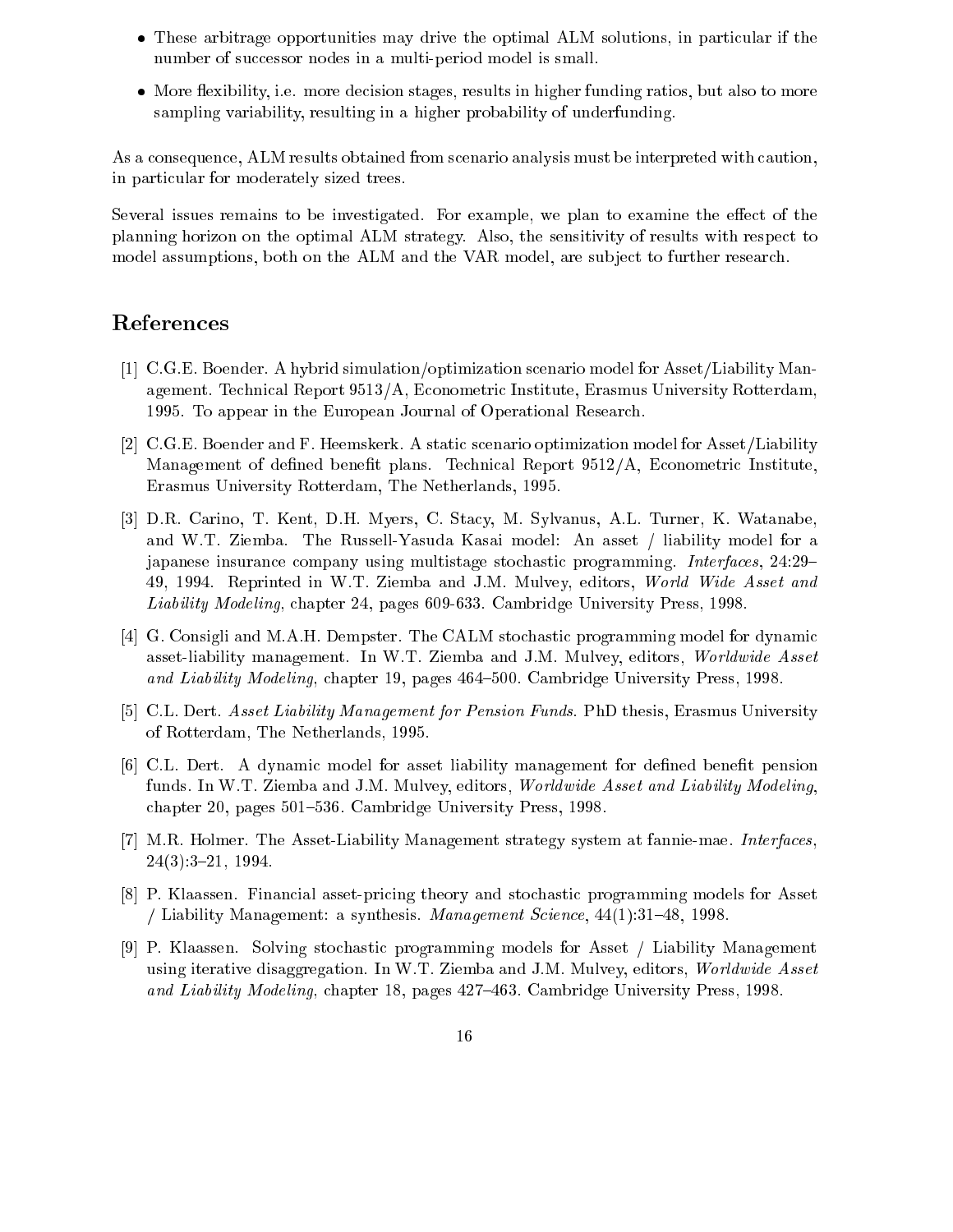- [10] R.P.P. Kouwenberg. Scenario generation and stochastic programming models for asset liability management. Technical report, Department of Finance, Erasmus University Rotterdam, The Netherlands, 1997.
- [11] R.P.P. Kouwenberg and A.C.F. Vorst. Dynamic portfolio insurance: A stochastic programming approach. Technical report, Department of Finance, Erasmus University Rotterdam, The Netherlands, 1998.
- [12] M.L. Leibowitz, S. Kogelman, and L.N. Bader. Funding ratio return. Journal of Portfolio  $Management$ , Fall:39-47, 1994.
- [13] H.M. Markowitz. Portfolio selection. Journal of Finance, 7:77-91, 1952.
- [14] J.M. Mulvey. Financial planning via multistage stochastic programming. Technical Report SOR 94-09, Department of Civil Engineering and Operations Research, Princeton University, 1994.
- [15] J.M. Mulvey and W.T. Ziemba. World Wide Asset and Liability Modeling. Cambridge University Press, 1998.
- [16] S.R. Pliska. Introduction to Mathematical Finance: Discrete Time Models. Blackwell Publishers, 1997.
- [17] G. Schwarz. Estimating the dimension of a model. Annals of Statistics,  $6:461-464$ , 1978.
- [18] W.F. Sharpe and L. Tint. Liabilities a new approach. Journal of Portfolio Management, Winter: 5-10, 1990.
- [19] C.A. Sims. Macro-economics and reality. *Econometrica*, 48:1-48, 1980.
- [20] A. Zellner. An efficient method of estimating seemingly unrelated regression models. Journal of the American statistical Association,  $57:348-368$ ,  $1962$ .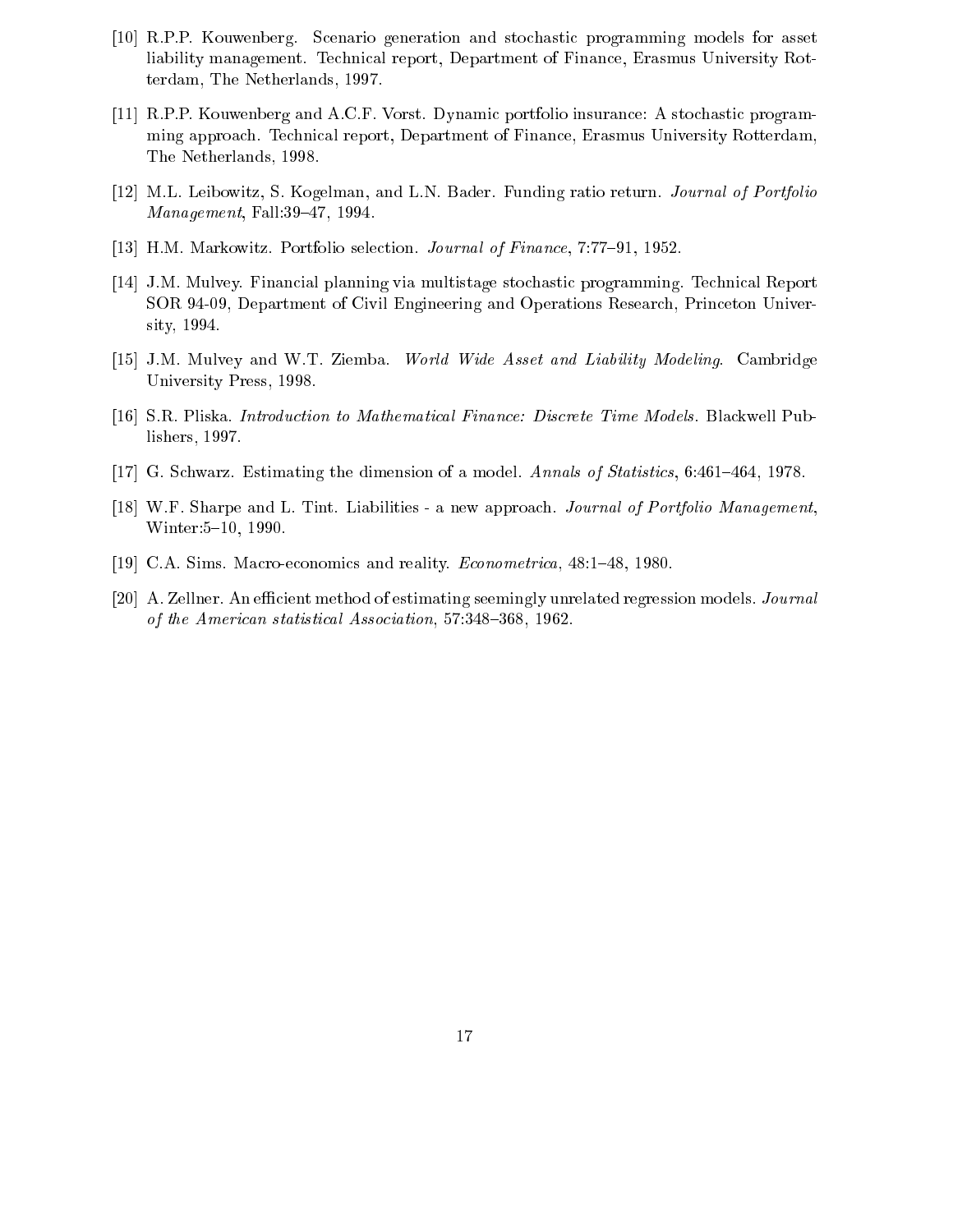## A The Deterministic Equivalent

The filtration  $\mathbb{F} = \{\mathcal{F}_t; t = 0, 1, \ldots, T\}$  can be represented by means of an event tree. We index the nodes of this event tree (which correspond to the atoms  $\omega$ ) by  $n = 0, \ldots, \mathcal{N}_t$  for each  $t = 0, \ldots, T$ , where  $\mathcal{N}_t = |\mathcal{F}_t|$ . In the formulation of the model below the predictability (non-anticipativity) of  $\theta$  and c is automatically satisfied due to the nodal description. We denote the predecessor of node  $n$  by  $n$  .

The balance equation of a pension fund can be rewritten as:

$$
\sum_{k=0}^{K} (1 + r_{kn}(t))\theta_{kn-}(t) + w_n(t)c_n(t) = \sum_{k=0}^{K} \theta_{kn}(t) + p_n(t), \ t = 2, \ldots, T-1, \ n = 1, \ldots, \mathcal{N}_t,
$$

At  $t = 1$  and  $t = T$  we respectively have:

$$
X(0)\ell(0)\sum_{k=0}^K(1+r_{kn}(1))u_k+w_n(1)c_n(1) = \sum_{k=0}^K\theta_{kn}(1)+p_n(1), n=1,\ldots,N_1,
$$
  

$$
\sum_k u_k = 1,
$$

and

$$
\sum_{k=0}^K (1 + r_{kn}(T))\theta_{kn} - (T-1) + w_n(T)c_n(T) = W_n + p_n(T), \quad n = 1, \ldots, \mathcal{N}_T,
$$

The funding-ratio  $X_n(t)$  of the pension fund measures the ability of the fund to fulfill its obligations:

$$
X_n(t) = \frac{\sum_{k=0}^K \theta_{kn}(t)}{\ell_n(t)}, t = 1, ..., T-1, n = 1, ..., N_t
$$
  

$$
X_n(T) = \frac{W_n}{\ell_n(T)}, n = 1, ..., \mathcal{N}_T
$$

where  $\ell_n(t)$  denote the liabilities at time t and node  $n = 1, \ldots, N_t$ .

Short selling is not allowed, hence

$$
\theta_{kn}(t) \geq 0, \ \forall k, \ \forall t, \ n = 1, \ldots, \mathcal{N}_t.
$$

and the contribution-rate has to stay between certain bounds:

$$
c_l \leq c_n(t) \leq c_u, t = 1, \ldots, T, n = 1, \ldots, \mathcal{N}_t
$$

The objective of the ALM model consists of three parts. The first part measures the meanabsolute deviation of the contributions from a basic contribution level:

$$
\sum_{t=1}^{T} \sum_{n=1}^{N_t} p_n(t) |c_n(t) - c_0|,
$$
\n(6)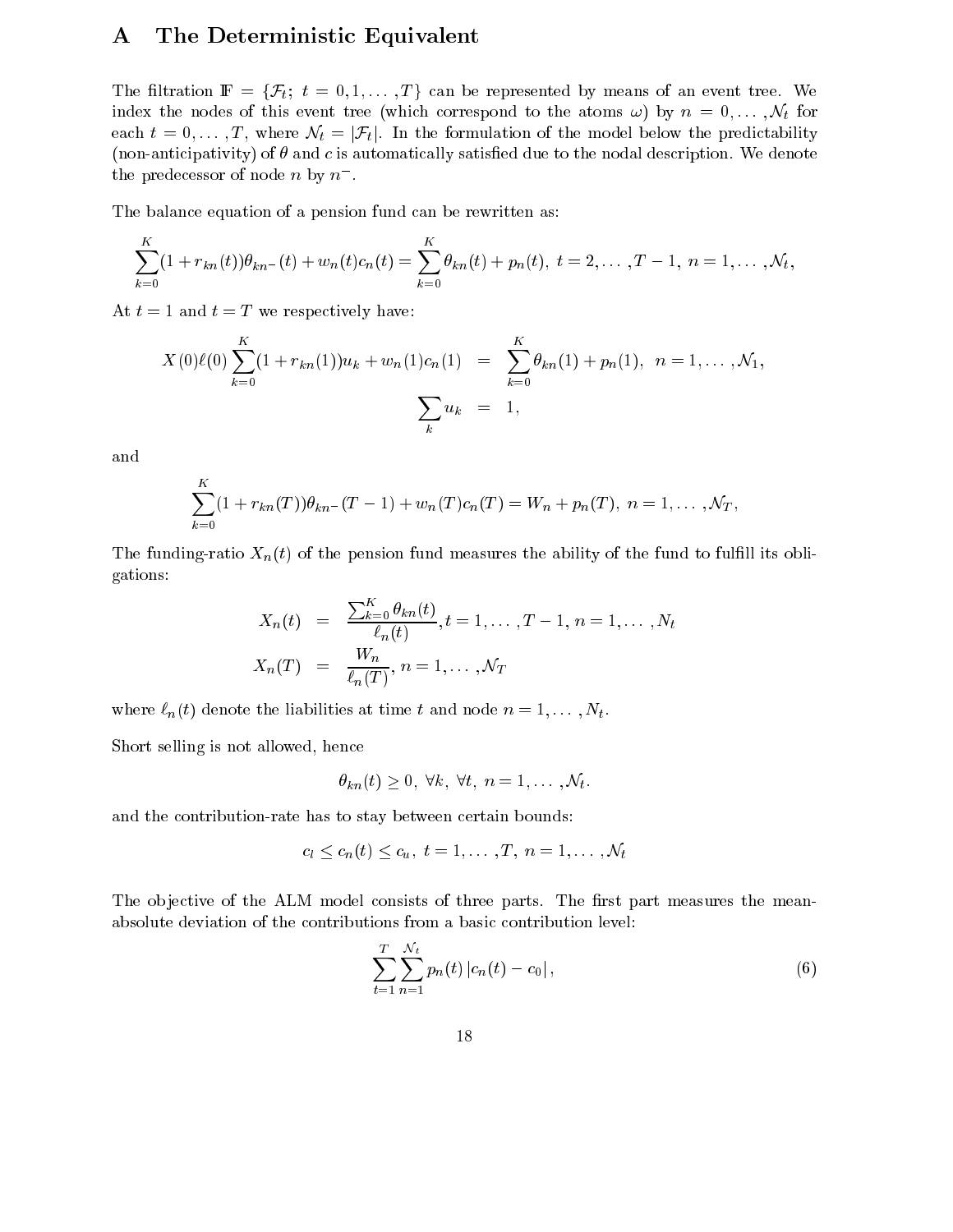where  $c_0$  denotes the base contribution-rate and  $p_n(t)$  the probability of reaching node  $n =$  $1,\ldots,N_t$  at time t from node  $n^-$  at time  $t-1.$  The mean-absolute deviation of the contributions  $(6)$  can be incorporated linearly in the objective by introducing the following constraints

$$
\chi_n(t) + \mu_d(c_n(t) - c_0) \ge 0, \ t = 1, ..., T, \ n = 1, ..., \mathcal{N}_t,
$$
  
 $\chi_n(t) - \mu_u(c_n(t) - c_0) \ge 0, \ t = 1, ..., T, \ n = 1, ..., \mathcal{N}_t.$ 

Now,  $\chi_n(t)$  measures the deviation of the contributions from the basic contribution level  $c_0$  at time-period  $t$  in node  $n$ . Moreover, we penalyze upside and downside deviations differently. The second part of the objective measures the downside variance of the funding-level below a threshold  $\hat{X}$ 

$$
\sum_{t=1}^T \sum_{n=1}^{N_t} p_n(t) \min\{0, X_n(t) - \widehat{X}\}^2.
$$

The downside variance can be incorporated as a convex quadratic part in the objective by introducing auxiliary variables  $y_n(t)$  and  $z_n(t)$  and the following constraints:

$$
X_n(t) - y_n(t) + z_n(t) = \widehat{X}, t = 1, ..., T, n = 1, ..., N_t,
$$

and enforcing  $y_n(t) \geq 0$ ,  $z_n(t) \geq 0$ . Now,  $z_n(t)$  measures the shortfall of the funding-level below the target  $X$  at time-period  $t$  in node  $n$ . The final part of the objective aims at maximizing the expected terminal wealth. With the notation introduced above, we can write the objective of the model as follows:

$$
\mu \sum_{t=1}^{T} \sum_{n=1}^{N_t} p_n(t) \chi_n(t) + \sum_{t=1}^{T} \sum_{n=1}^{N_t} p_n(t) (z_n(t))^2 - \lambda \sum_{n=1}^{N_T} p_n(T) W_n
$$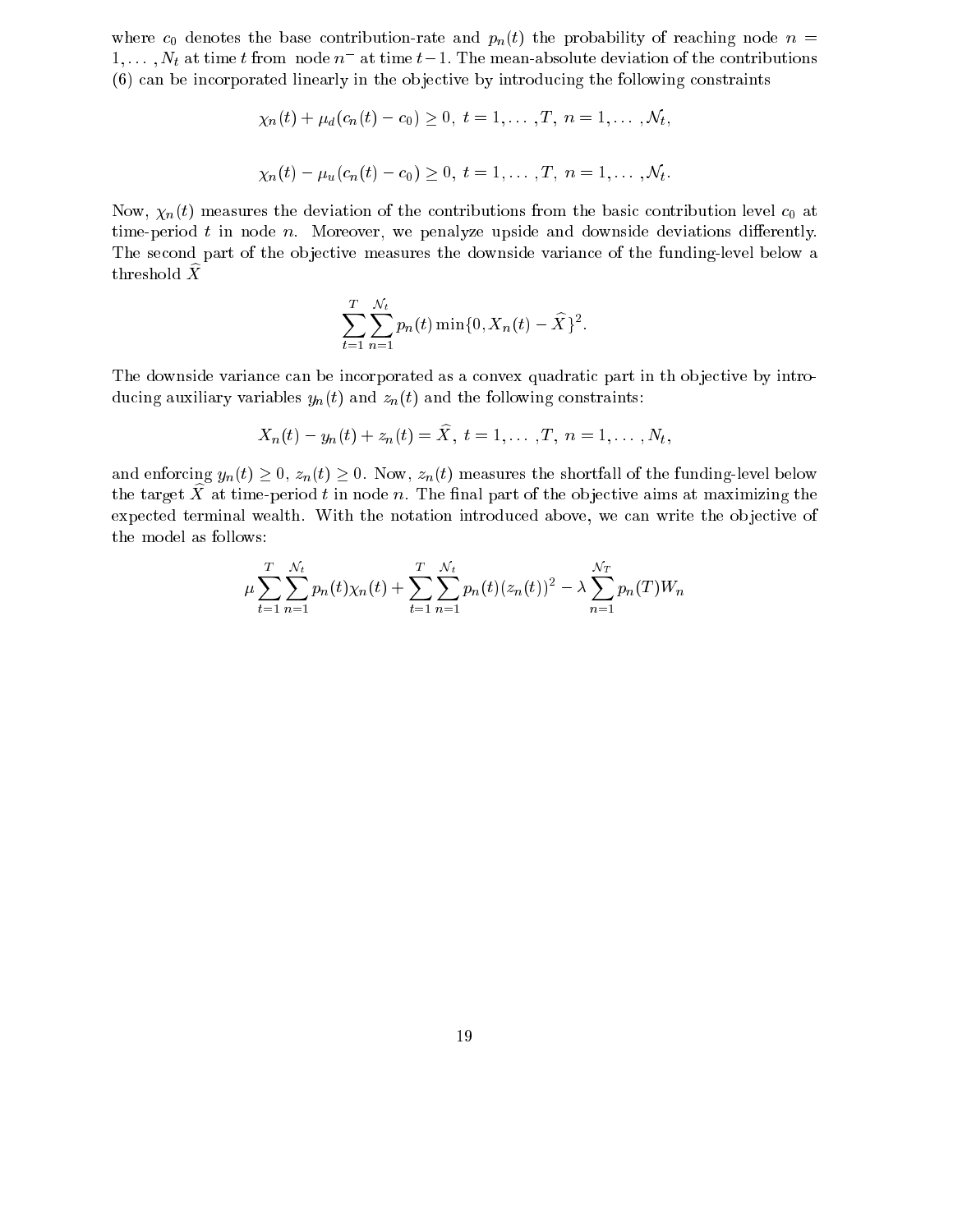



#### Figure 1: Results 1-period, 10 successors

Figures display respectively the contribution level, absolute changes in contribution level, upward deviation of contribution level, asset mixes, switches in mixes over time (not for the 1-period models), the funding ratio, probability of underfunding and downside deviation of funding ratio at different stages. "A" denotes average. Whiskers corresponds to respectively the 1st, 5th, 95th and 99th percentile. The width of the box represents the probability of (no) arbitrage. Results for the no arbitrage trees are given by the solid boxes, for trees with arbitrage by the dashed boxes.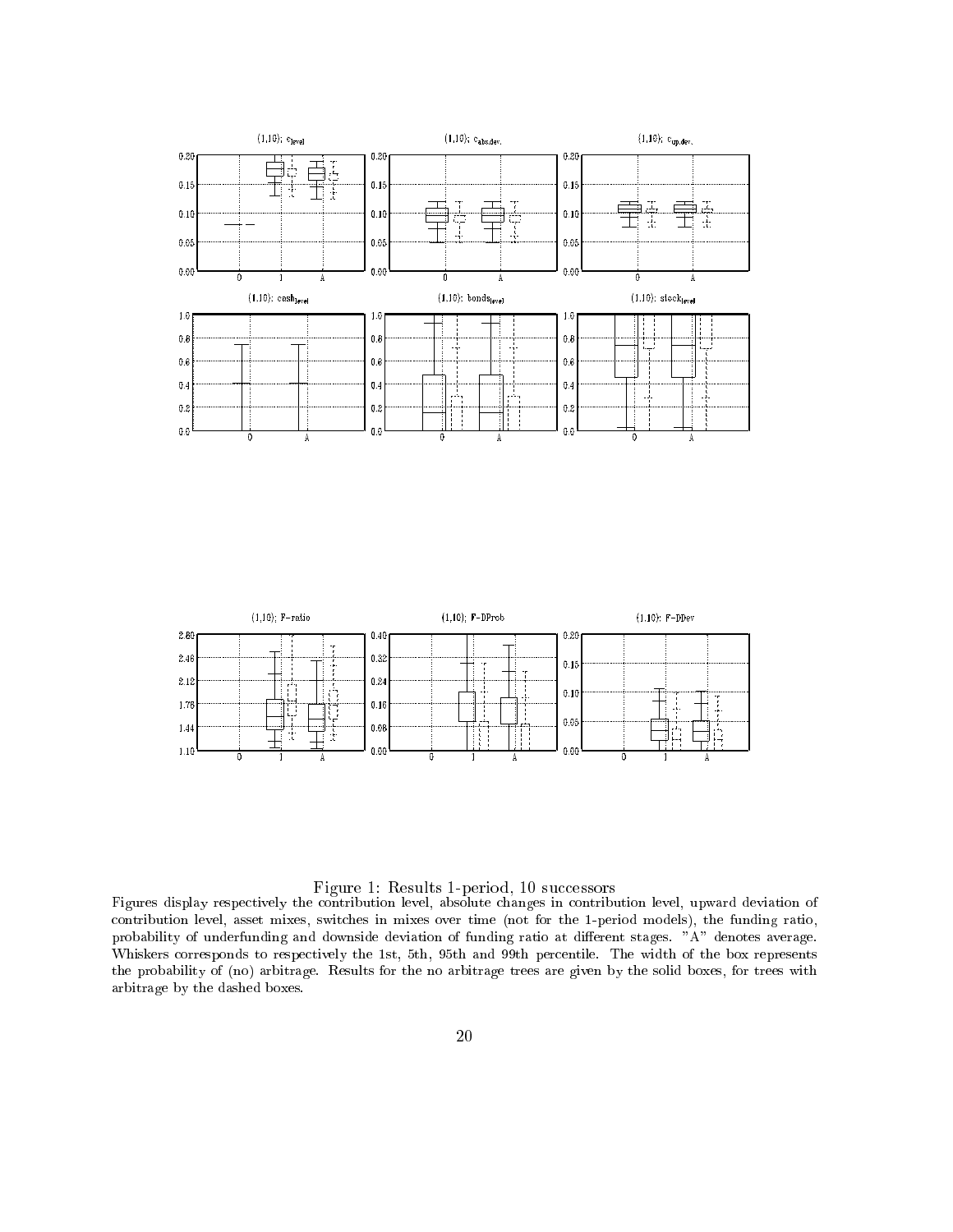



Figure 2: Results 1-period, 25 successors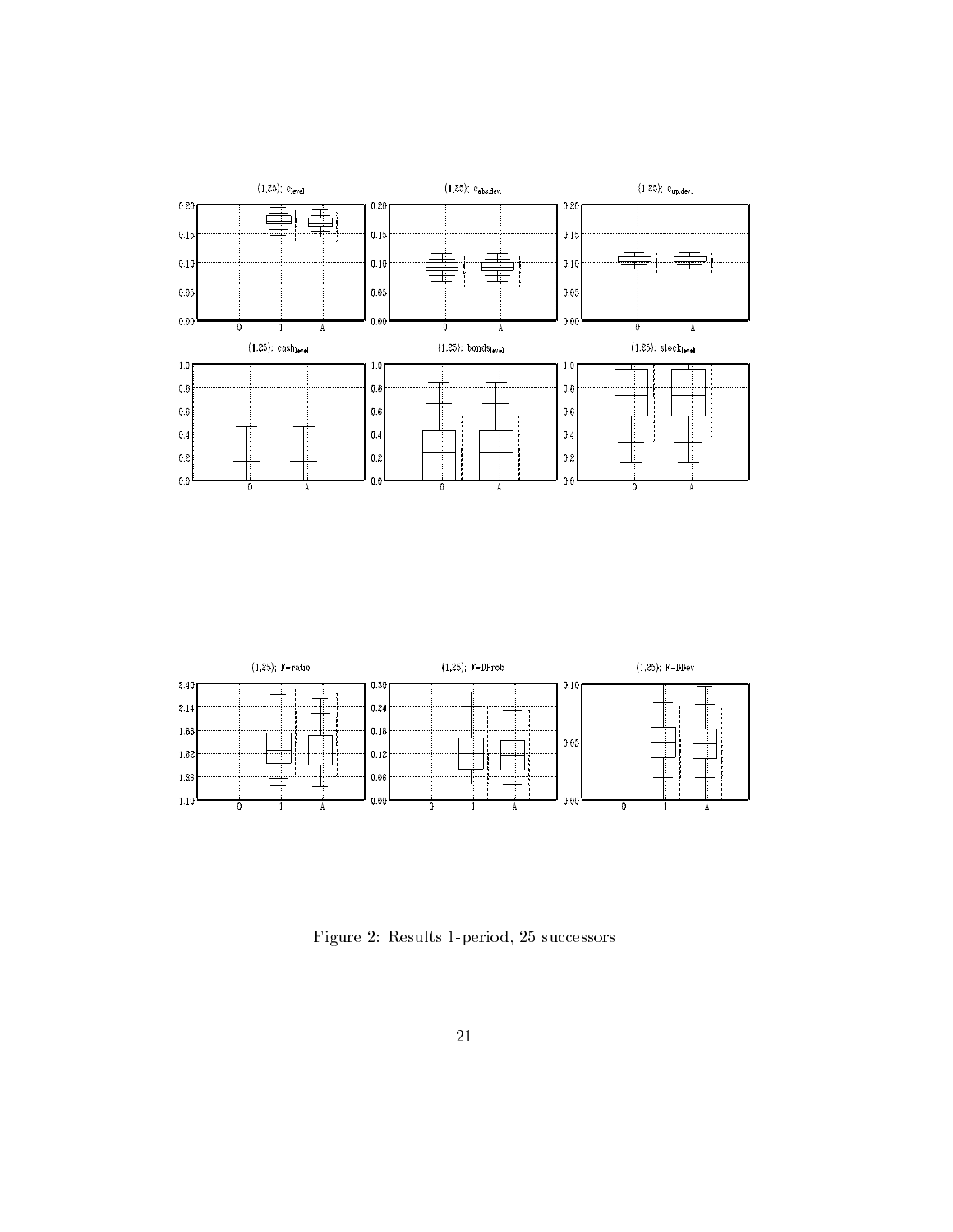

Figure 3: Results 2-period, 10 successors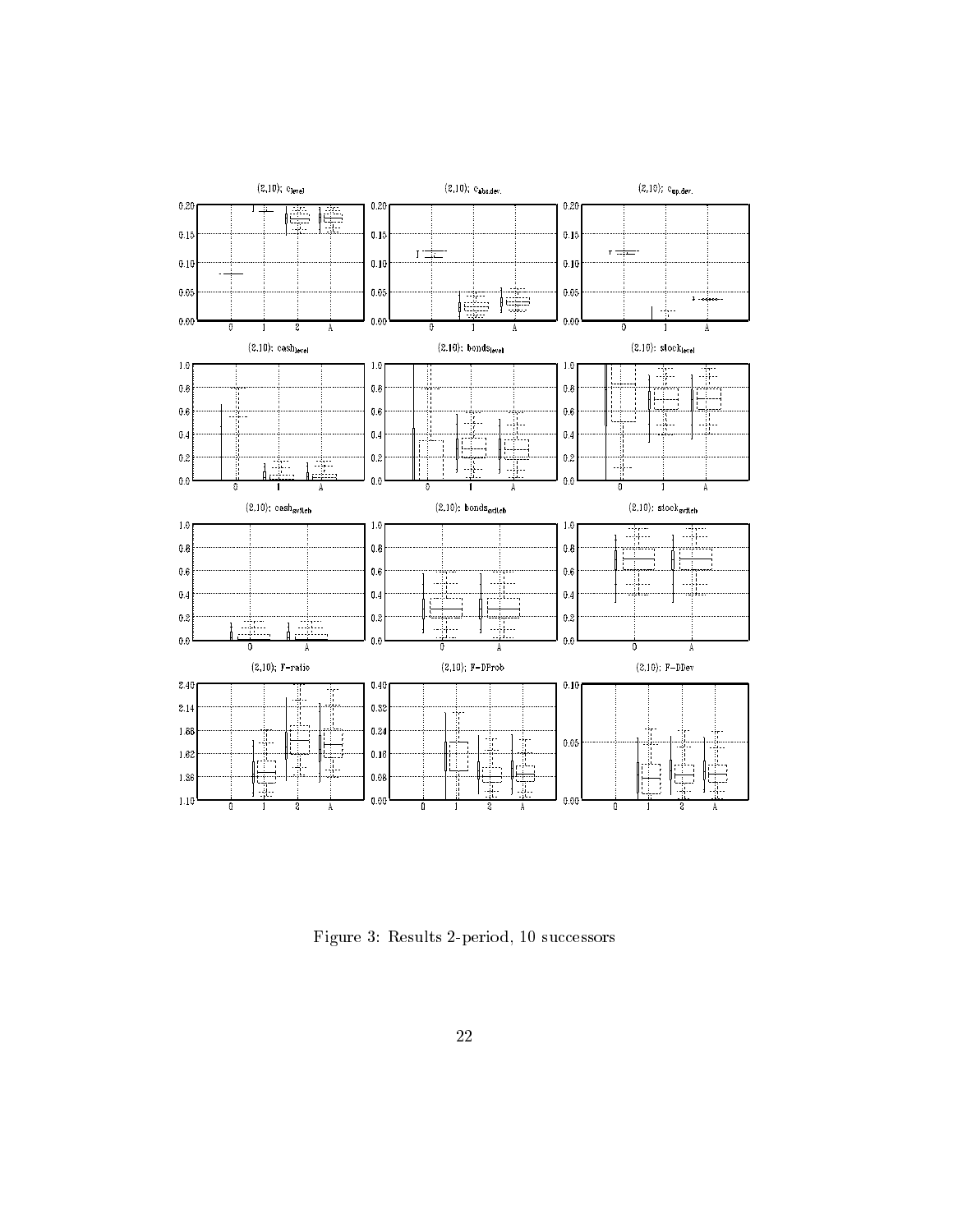

Figure 4: Results 2-period, 25 successors